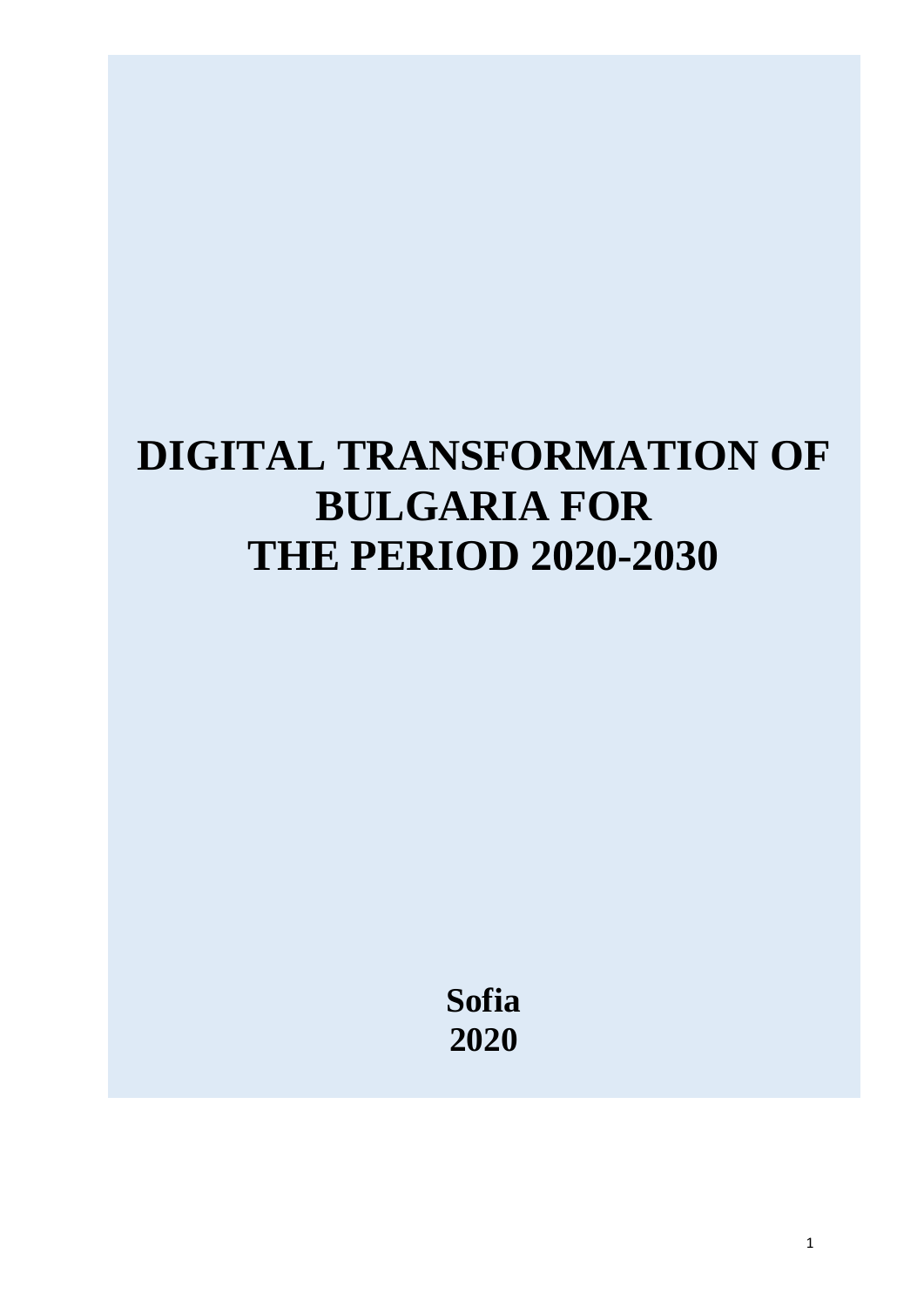# CONTENTS

| I.   |  |
|------|--|
| II.  |  |
| III. |  |
| IV.  |  |
| V.   |  |
| VI.  |  |
|      |  |
| 1.   |  |
| 2.   |  |
| 3.   |  |
| 4.   |  |
| 5.   |  |
| 6.   |  |
| 7.   |  |
| 8.   |  |
| 9.   |  |
| 10.  |  |
| 11.  |  |
| 12.  |  |
| 13.  |  |
| 14.  |  |
| 15.  |  |
| 16.  |  |
| 17.  |  |
|      |  |
|      |  |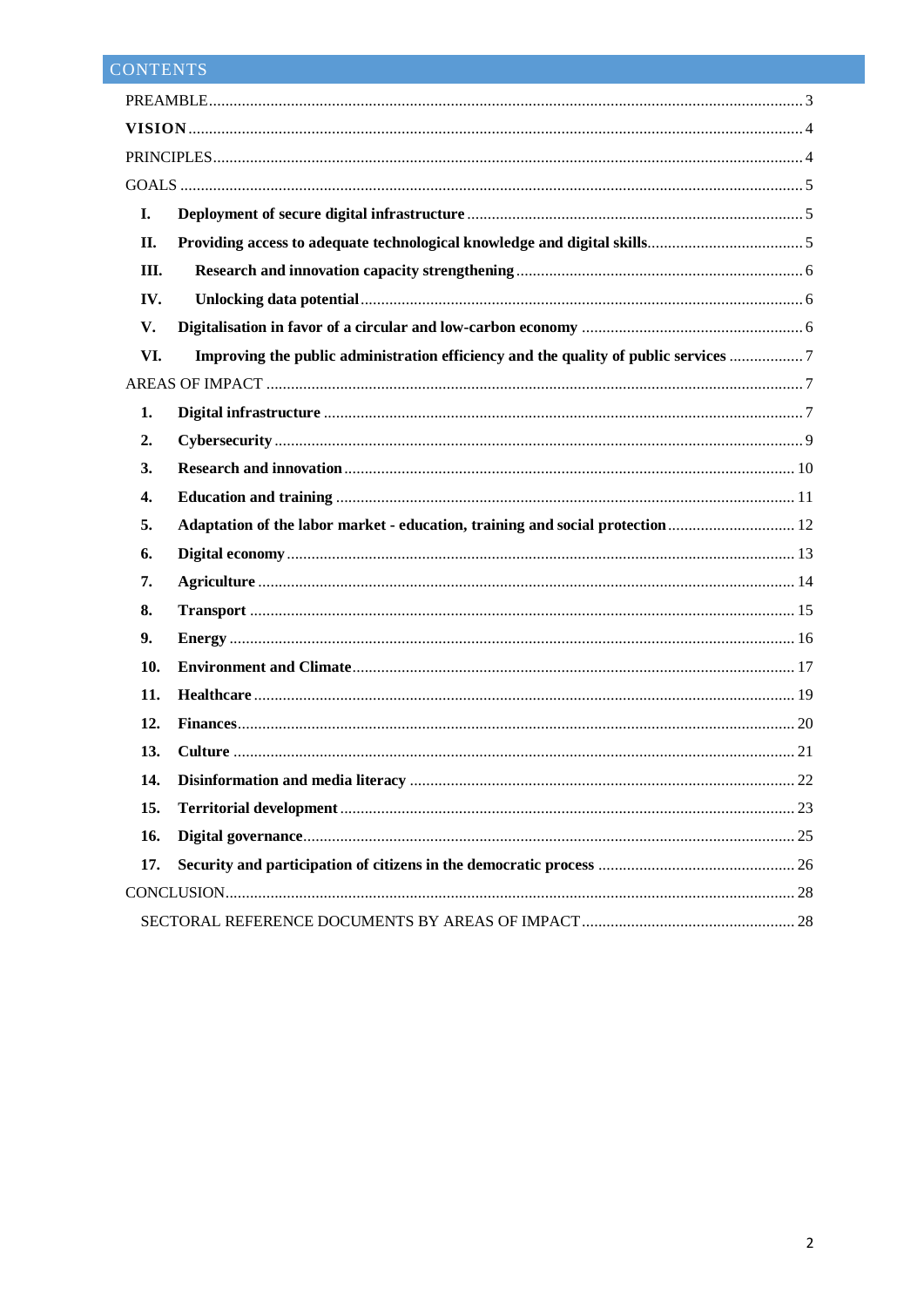## <span id="page-2-0"></span>**PREAMBLE**

The development of the digital technologies and their penetration into all spheres of the economic and social life enforces a rethinking of the approach to exploiting their exceptional potential to increase the competitiveness of the Bulgarian economy, increasing demand and supply and efficiency of public services and successfully overcoming the main social challenges in the period up to 2030.

Digital transformation is a process characterized by the widespread implementation and combining of digital technologies in all spheres of public and economic life. FIG. 1 presents schematically the digital transformation, with the main participants and their interconnectedness.



*Fig. 1*

The accelerated digital transformation is a prerequisite for the anticipated development of industry production, for economic growth, and increasing incomes. The development of this process requires adequate and timely measures to increase the knowledge and skills of citizens, to acquire new skills and qualifications and to create a culture of lifelong learning that corresponds to the increasingly dynamic nature of the labor market.

The digital transformation, along with the European Green Deal, is also a key priority at European level. The European Commission reports annually on digital progress in the EU Member States through indicators that compose the Digital Economy and Society Index (DESI). Unfortunately,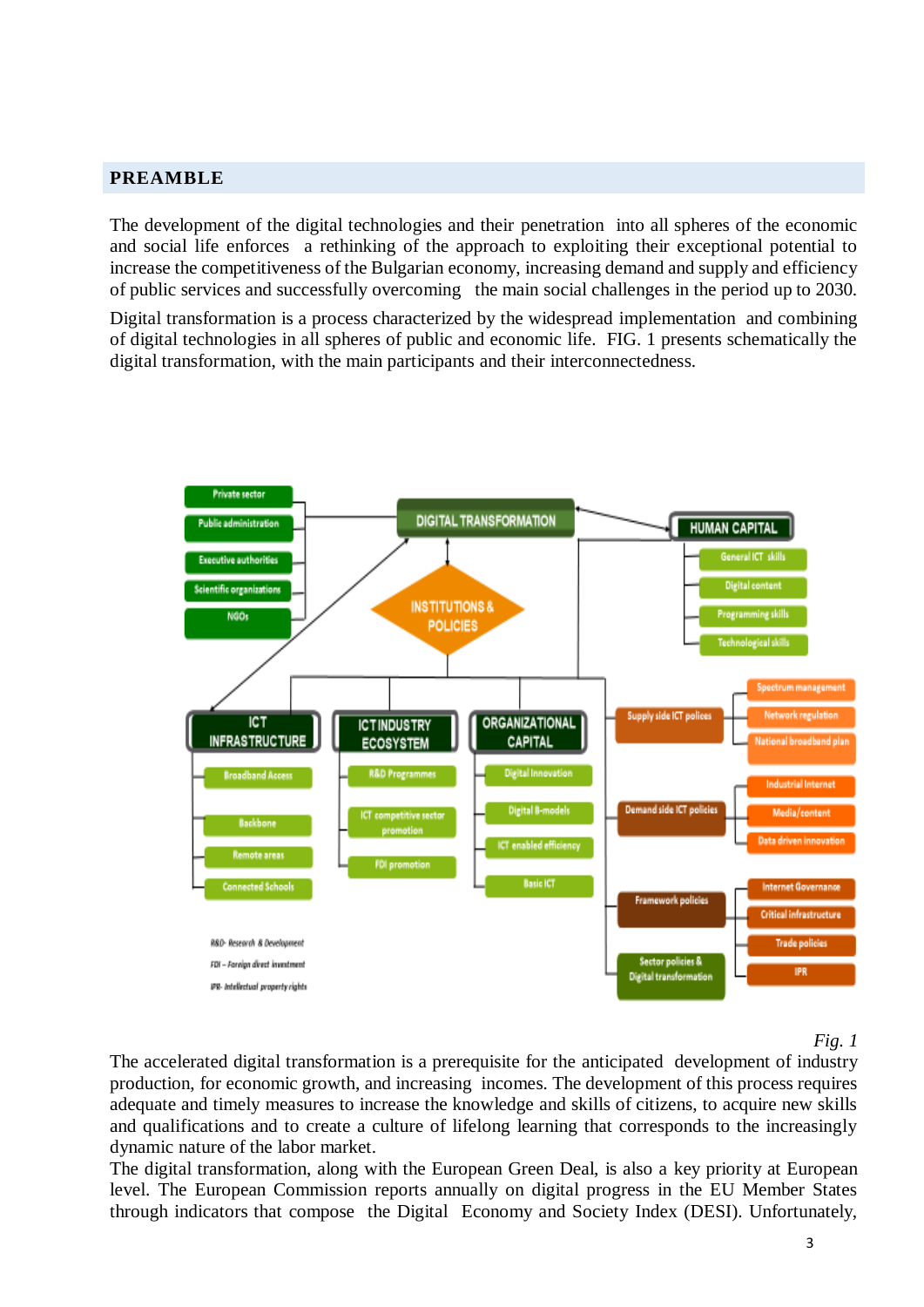Bulgaria ranks last under this Index. There is also a significant lagging behind the average European levels of digital connectivity, the use of digital skills online, the digitalisation of enterprises and digital public services.

The COVID-19 crisis has also confirmed the need to accelerate the digital transformation in practically all economic and social sectors and proved that large-scale efforts for exploiting the potential of digital technologies are not only necessary but also mandatory. The economy will increase its competitiveness and sustainability through them, as well as will create new sources of revenue from new business models and services that create jobs. Investments in digital technologies are also investments in achieving the ambitious goals of the European Green Deal, such as building a clean and circular economy, intelligent mobility, energy integration, precision agriculture and others. The pandemic has demonstrated the growing importance of digitalisation to all aspects of the economy, society, and government. It also reaffirmed the need to build high-speed digital connectivity and data potential utilization by removing barriers to data sharing. This complex environment has shown that artificial intelligence and robotics can provide many solutions to improve healthcare. Undoubtedly, the benefits of e-education and training and their social effect have been proven.

In these changed realities, the public sector, and in particular public institutions, will play an increasingly important role in establishing the necessary legal and regulatory environment promoting the innovation by facilitating business access to finances and attracting investment, incl. through European Union funds. The private sector can benefit from the new conditions for creating efficient supply chains, opening up new markets and creating innovative business models that are also in line with the goals of the digital transition.

The economic and social consequences of COVID-19 are unprecedented and call for strong, collective, and urgent measures to restore Bulgaria's economy to sustainable and inclusive growth.

This document defines the vision and goals of the policy for digital transformation of the Republic of Bulgaria for the period until 2030, as a generalized policy framework where the National Program "Digital Bulgaria 2025", the priorities of the "National Development Program BULGARIA 2030" and a number of other national strategy papers with a technological component (listed in the Annex to this document) covering the period 2020-2030 take place. It takes into account the goals of the UN Agenda 2030 for Sustainable Development and the use of new technologies to achieve them, as well as the European Commission's Strategy Papers "A Europe Fit for the Digital Age", "Shaping Europe's Digital Future ", "A New Industrial Strategy for Europe" and others.

## <span id="page-3-0"></span>**VISION**

The digital transformation is a necessary process of technological development of Bulgaria in order to create conditions for innovation and business growth, increase the efficiency of the workforce, a competitive digital economy, and a high citizens' standard.

Guided by the strategic goals of our country for accelerated economic development, demographic growth and reduction of social inequalities, set in the "National Development Program of Bulgaria 2030", by 2030 Bulgaria should build a functioning and secure environment to unlock the full potential of digital technologies for the digital transformation of all key sectors, reaching the average European values under the Digital Economy and Society Index DESI.

## <span id="page-3-1"></span>**PRINCIPLES**

#### **User-oriented approach and access to all digital services**

In the times of digital transformation, consumers are the engine of change. The process of digital transformation should be carried out together with people pursuing their benefit by targeted implementation of new models, solutions and applications for inclusion and development of human potential based on building a digital culture and thinking to achieve concrete results and enrich the life of citizens. The provision of affordable digital services to all citizens, including to those in the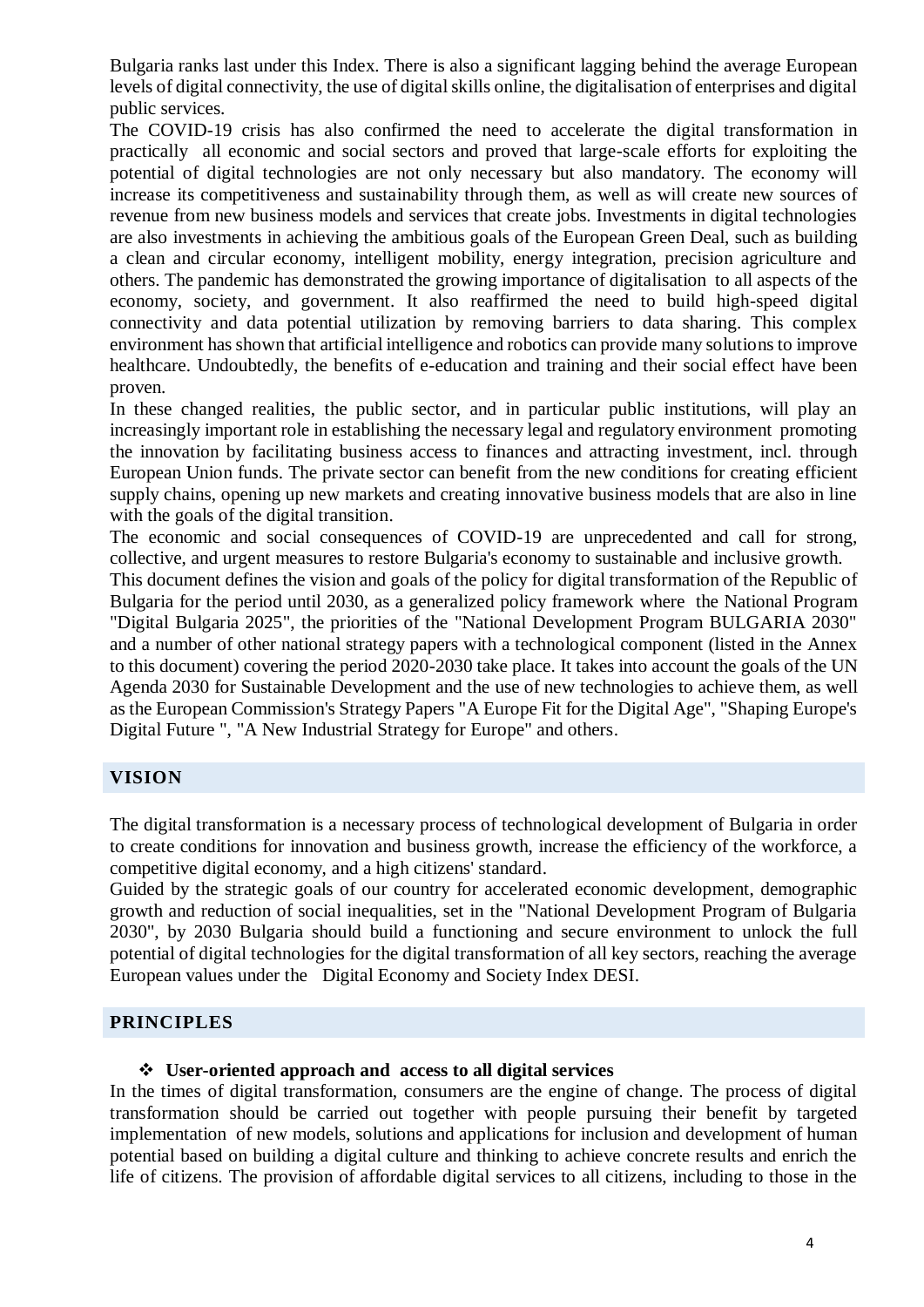small settlements of economically disadvantaged areas where there is no business interest, should be supported by public funds.

## **Ethical and socially responsible access, use, sharing and management of data**

Every day, the administration and business generate a huge amount of digital data, the processing and use of which require responsibility, security and confidentiality. Digital data should be used in the public interest to adapt products and services, analytical tools and behavioral marketing in order to improve the digital services and decision-making process.

## **Technology as a key factor**

 $\cdot \cdot$  Technology is a means, not a goal in the digital transformation. The integration of modern technologies with simple solutions is the ideal combination that will make our country intelligent, competitive and sustainable. The adherence to technological neutrality trough regulatory actions ensures citizens and consumers interests protection **Cybersecurity at the design stage**

Applying a system of standards and norms for ensuring the security of network and information resources at all stages of projects' implementation, in order to avoid prerequisits and conditions for vulnerability and compromising of private data.

## **Cooperation**

The success of the digital transformation lies at the multistakeholder model in making socially significant decisions and in building business platforms for cooperation.

## <span id="page-4-0"></span>**GOALS**

## **I. Deployment of secure digital infrastructure**

<span id="page-4-1"></span>Deploying networks with a very high capacity to ensure that no part of the country or a group in society is left without adequate digital connectivity, is fundamental for developing a dynamic and innovative economy and provides better access of the enterprises to diverse, high-quality and innovative digital services. Digital connectivity contributes to providing access to all major drivers of socio-economic development, such as schools, hospitals, transport centers, major public service providers, etc.

The infrastructure that integrates physical and digital aspects is crucial to deliver the next wave of innovation and economic growth. The secure, high-speed connectivity will stimulate data centers building, as well as cloud computing, which will ensure data security and an advanced open approach to the technology and a high degree of scalability.

## **II. Providing access to adequate technological knowledge and digital skills**

<span id="page-4-2"></span>Digitalisation has a major impact on society's transformation and related changes in the labor market. The lack of competences in the field of information and communication technologies (ICT) and the need to improve the technological knowledge and digital skills of the workforce is one of the most important challenges facing education and training systems at all levels. Both are needed to deal with this transition - the change in the education system and adequate measures in the social sphere. First of all, we need to help everyone to develop basic digital skills, as well as skills that are complementary by nature and cannot be replaced by any machine - such as critical thinking, creativity, management. Secondly, urgent measures and targeted efforts should be made to include technological disciplines and digital skills in curricula at all levels of education and vocational training and retraining systems. Thirdly, access to social protection should be guaranteed for people whose jobs are likely to undergo the strongest transformation or disappear as a result of the economic consequences of the pandemics, automation, robotics and artificial intelligence.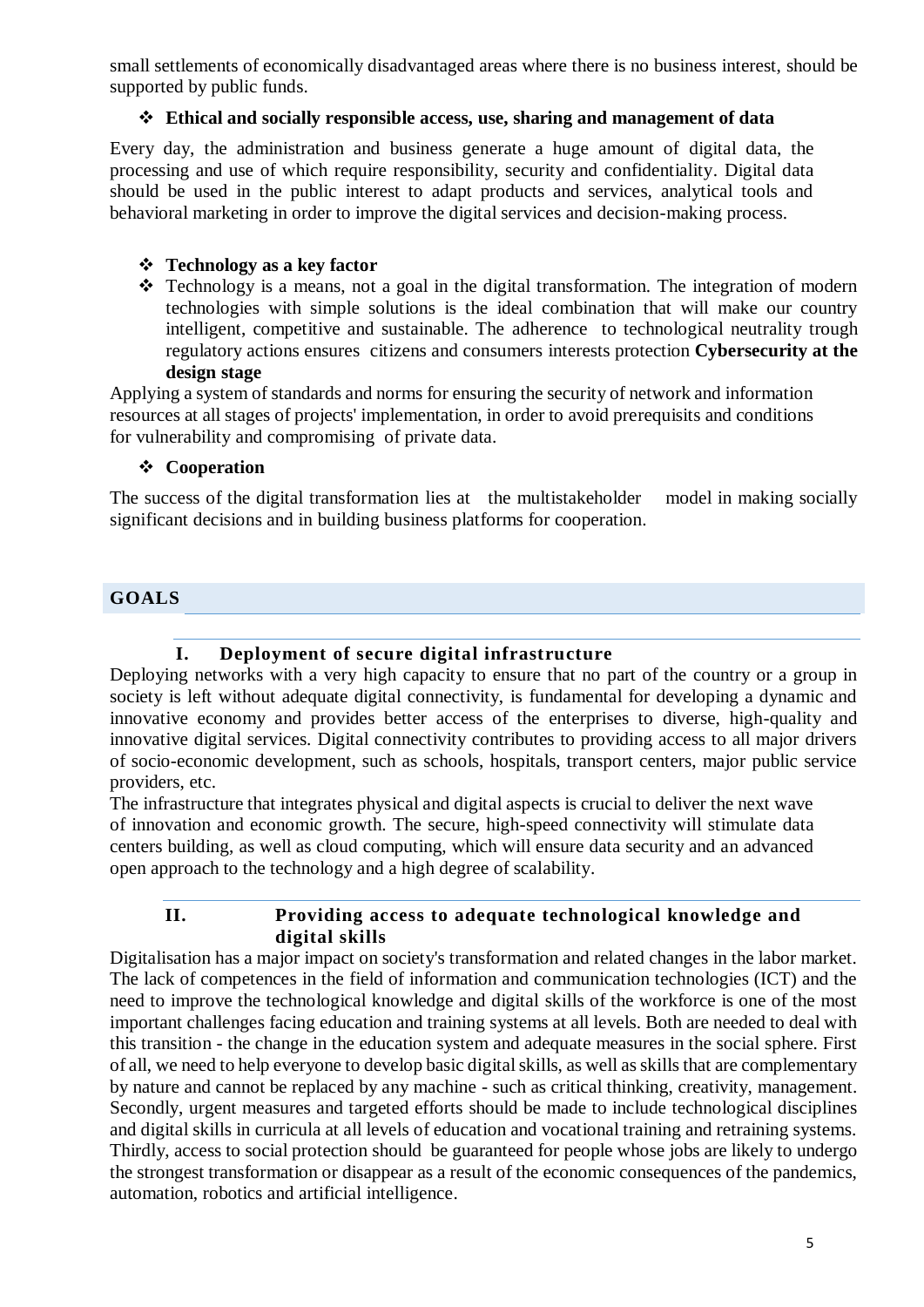#### **III. Research and innovation capacity strengthening**

<span id="page-5-0"></span>Digital technologies are a means to stimulate and support research and innovation and define the shape of the future digital economy. At the same time, technological progress would not be possible without research and development. Therefore, providing support for research organizations focused on fundamental and applied research, start-ups and small and medium-sized enterprises (SMEs) involved in the creation and implementation of innovative solutions and technologies, as well as supporting and promoting the use of existing technologies and innovation by these organizations is one of the main goals of the digital transformation policy. The main emphasis in this situation is put on improving the coordination and institutional framework in the field of science, research and development, innovation and stimulating the cooperation with business and industry, as well as the international cooperation.

The effective and efficient support for research and innovation in the field of information and communication technologies and their application is expected to have a horizontal effect on the digitalisationof the other policies and sectors.

## **IV. Unlocking data potential**

<span id="page-5-1"></span>The digital transformation should be built on a sustainable, competitive and human resources-based data economy, in which data quality and respecting privacy are essential. Linked data will be a main source which will feed the digital economy, including when using smart technology tools with analysis and decision-making capabilities. Big data generated by equipment, machinery and people provide significant opportunities for innovation, new business models and smart products and services, and have huge potential both to provide competitive advantages to companies from all sectors of the economy and to develop new quality services of the public sector.

Further actions are needed to stimulate the collection, storage and highly efficient processing of data and their efficient use and re-use. The main emphasis is put on expanding the volume of open data generated and processed by state institutions and businesses and facilitating the sharing of data between private entities. This is essential for the increasing knowledge accumulation policy and strengthening the sustainability policy, as well as promoting the economic competition.

## **V. Digitalisation in favor of a circular and low-carbon economy**

<span id="page-5-2"></span>The digital transformation will strengthen the export orientation and competitiveness of the economy and the transition to a circular and low-carbon economy. Enterprises should be encouraged to contribute by modernizing their technological base, adapting their business models to future changes, implementing the principles of sustainable development and taking advantage of innovation based on digital technologies.

The industry is the innovation's engine. It undergoes a profound transformation, driven by digital technologies and new business models. Therefore, modernization efforts are needed to ensure that our industry is competitive. For this purpose new technological changes should be accepted, and new products and services should be integrated. It is necessary also to develop and implement technologies that use less energy reduce waste and avoid pollution, and to invest in a workforce with adequate skills. Particular attention should be paid to the support for start-ups and small and medium-sized enterprises (SMEs), which comprise a significant share of the Bulgarian economy. The implementation of products, technologies, business models and processes from Industry 4.0 in order to achieve modernization, automation and competitive positioning of the Bulgarian economy in medium to long term can turn Bulgaria into a regional center of the digital economy.

Wider implementation of intelligent and sustainable transport solutions will contribute to optimizing the transport processes and increasing the attractiveness and safety of the transport system, while reducing the development and maintenance costs of transport networks and the negative impact of the transport on the environment. The intelligent mobility is about moving people and goods in an easier, more efficient and more environmentally friendly way, which builds on the use of physical transport infrastructure by implementing new technologies and using large datasets. The implementation of intelligent transport systems in the different modes of transport, the gradual implementation of electronic communication in the transport of goods and the establishment of conditions for implementation of autonomous vehicles will help to achieve this goal.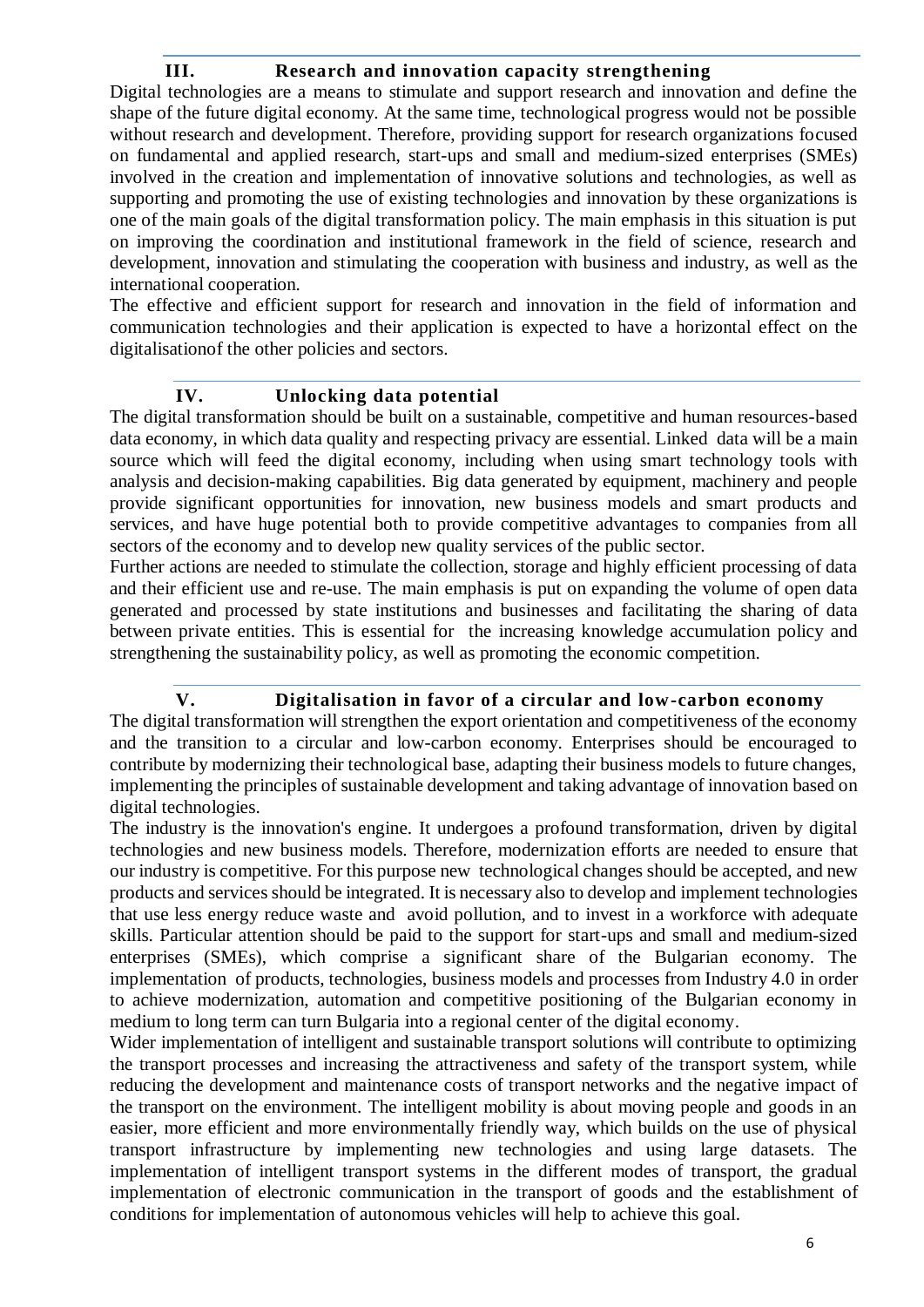Digitalisation will allow the agricultural sector to realize its high potential by achieving increased productivity, added value, improved quality and safety, and thus to increase the incomes and quality of life, to reduce drastically the pollution to sustainable levels, to response in flexible and quick manner to market trends. The main goal of the digitalisation of Bulgarian agriculture and related agricultural business is to turn it into a high-tech, sustainable, highly productive and attractive sector of the Bulgarian economy, which in addition to improving the living conditions of farmers also improves rural areas as a whole.

Digitalisation in the energy sector is also of а strategic importance. The actions to decarbonise the energy sector in line with the European energy policies, including new energy storage solutions and smart grids, are key ones; development of intelligent metering systems or intelligent metering devices and energy management systems in near real time; the active involvement of consumers in supporting the energy balance through energy management measures; the development of energy efficiency measures based on digital solutions for managing energy consumption at home; the digitalisation of the electricity transmission system and the implementation of data management, cybersecurity and data protection systems.

## **VI. Improving the public administration efficiency and the quality of public services**

<span id="page-6-0"></span>The digital transformation in terms of public administration will be focused mainly on the transformation of processed and stored data into society's fundamental capital. By developing and implementing interoperable interfaces and models for processing, storing and providing access to data, opportunities for the transition from data to linked data will be created. The same will play a key role for the purposes of public administration, including in the preparation of analyzes, forecasts and informed management decisions. Linked data and their competent use will be the main tool through which the public administration will be able to regulate the public relations in accordance with the rapidly changing requirements dictated by their development in the digital environment. These relations concern each of the public life sectors and are of a key importance to its development. By providing access to quality and up-to-date data, additional opportunities will be available to citizens and businesses.

The process of digital transformation, if the state manages it in a timely, adequate and competent manner will change the model of interaction with citizens and businesses regarding the provision of public services and will increase the public administration efficiency. Efforts will be focused on reducing the number of administrative services and transforming them into internal administrative ones, making the electronic interaction between citizens and business with the state the main and preferred way, eliminating the use of paper documents at the expense of electronic documents and increasing the maturity and trust of society in electronic interactions.

## <span id="page-6-2"></span><span id="page-6-1"></span>**AREAS OF IMPACT**

## **1. Digital infrastructure**

The digital infrastructure is the basis and is a necessary prerequisite for the digital transformation. The digital infrastructure includes both communication networks and devices, equipment, systems, protocols, data, places for their storage and other tools that enable connectivity, exchange of information, data sharing, service delivery, application usage, process management, etc. The digital infrastructure, as shown in fig. 2, is the core of the digital ecosystem.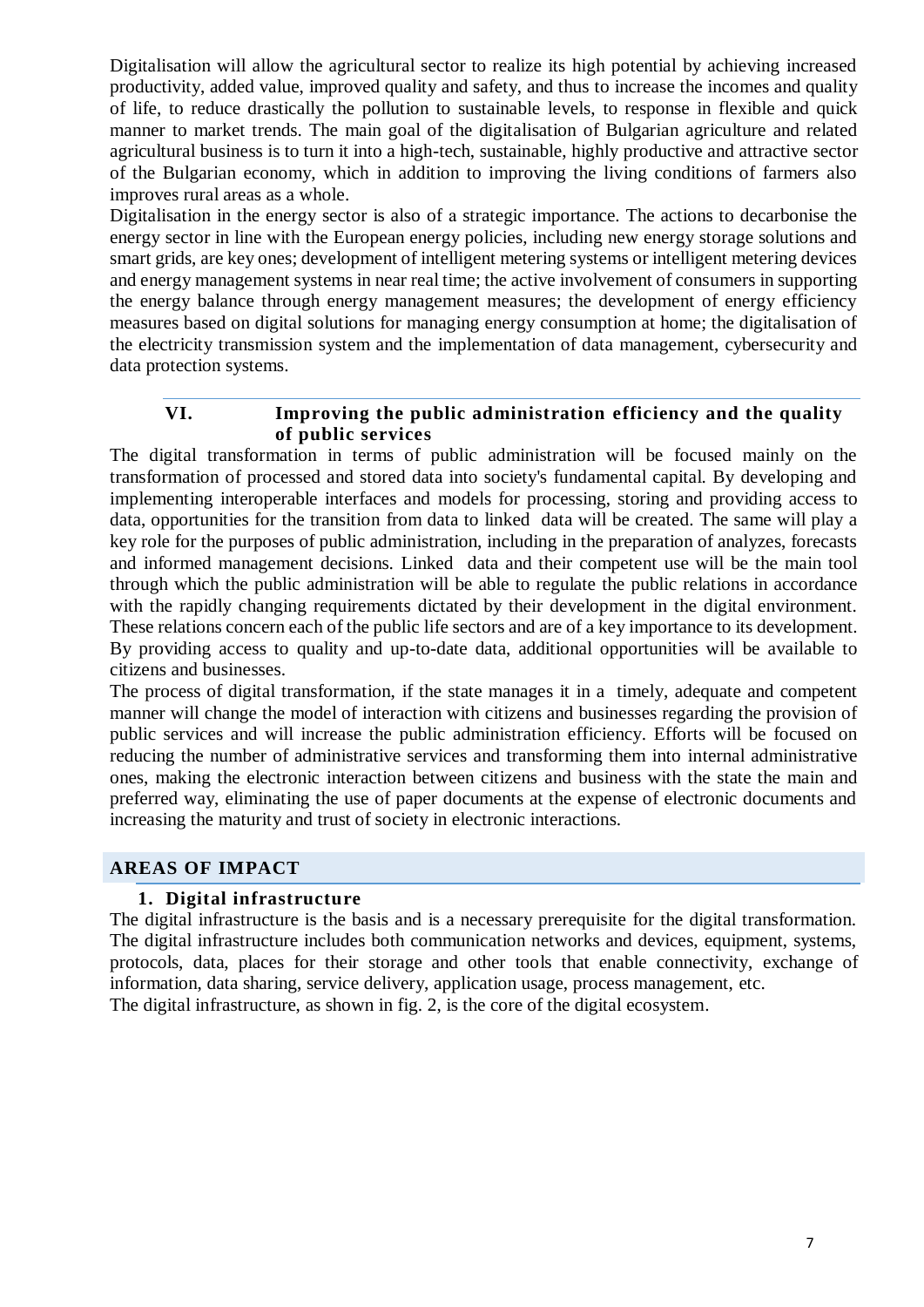

*Fig. 2*

The availability of modern infrastructure is an important prerequisite for sustainable growth, innovation and provision of a wide range of digital services based on the rapid exchange of large volumes of data. This infrastructure should be able to support the rapidly increasing traffic, providing coverage of a sufficient capacity and the ability to transmit data in the volume, speed and reliability needed to meet the needs of modern life. The improved connectivity will play a crucial role in increasing the innovation and productivity, as well as enabling everyone, regardless of the location, to make full use of digital services and benefit from participation in the digital economy.

Broadband Internet access is one of the cornerstones of the digital revolution. Non-discriminatory, safe and effective access to the Internet should be provided as a public interest service so that everyone can participate in economic and social life. Without a high-quality and steady digital infrastructure, the use and operation of services are limited and/or significantly hampered, and so are the technologies use and development. Broadband Internet access is recognized by the European Commission as one of the main tools for improving the economic and social well-being of the population. It becomes an increasingly important factor not only for the competitiveness of enterprises but also for supporting social inclusion and enables the development and use of digital governance services.

The mobile use of the Internet significantly increases due to the growing digital implementation in social and economic processes. The fifth-generation 5G digital network is a key future technology in this field. Higher data rates, low latency and high density of connected devices will allow the development of a wide range of new business models in areas such as autonomous driving, Industry 4.0, digital agriculture, trade and crafts, energy, digital learning, digital governance, digital healthcare and logistics. Bulgaria can remain competitive on the international stage only if it has an appropriate digital infrastructure.

The digital transformation requires significant improvement of the existing infrastructure. The full economic and social benefits of the digital transformation will be achieved if a wide deployment and use of very high-capacity networks are ensured. That's why 5G networks and optical networks will be among the most important building blocks of our digital economy and society over the next decade. In addition, the digital infrastructure should be secure, sustainable, reliable and interoperable in order to support a huge range of applications and services. This type of high-tech networks and services requires the adoption of measures to ensure the required level of security, incl. prevention of the consequences of accidents. Security measures should take into account at least physical and environmental security, security of supply, networks access control and their integrity.

Market development requires a consistent and coordinated government policy to establish the appropriate conditions for the successful deployment of new generation networks and services and to achieve sustainable development of a strong, competitive and dynamic electronic communications sector. It is important to continue establishing conditions that encourage investments in the infrastructure. Balanced regulation and regulatory predictability are at the heart of sustainable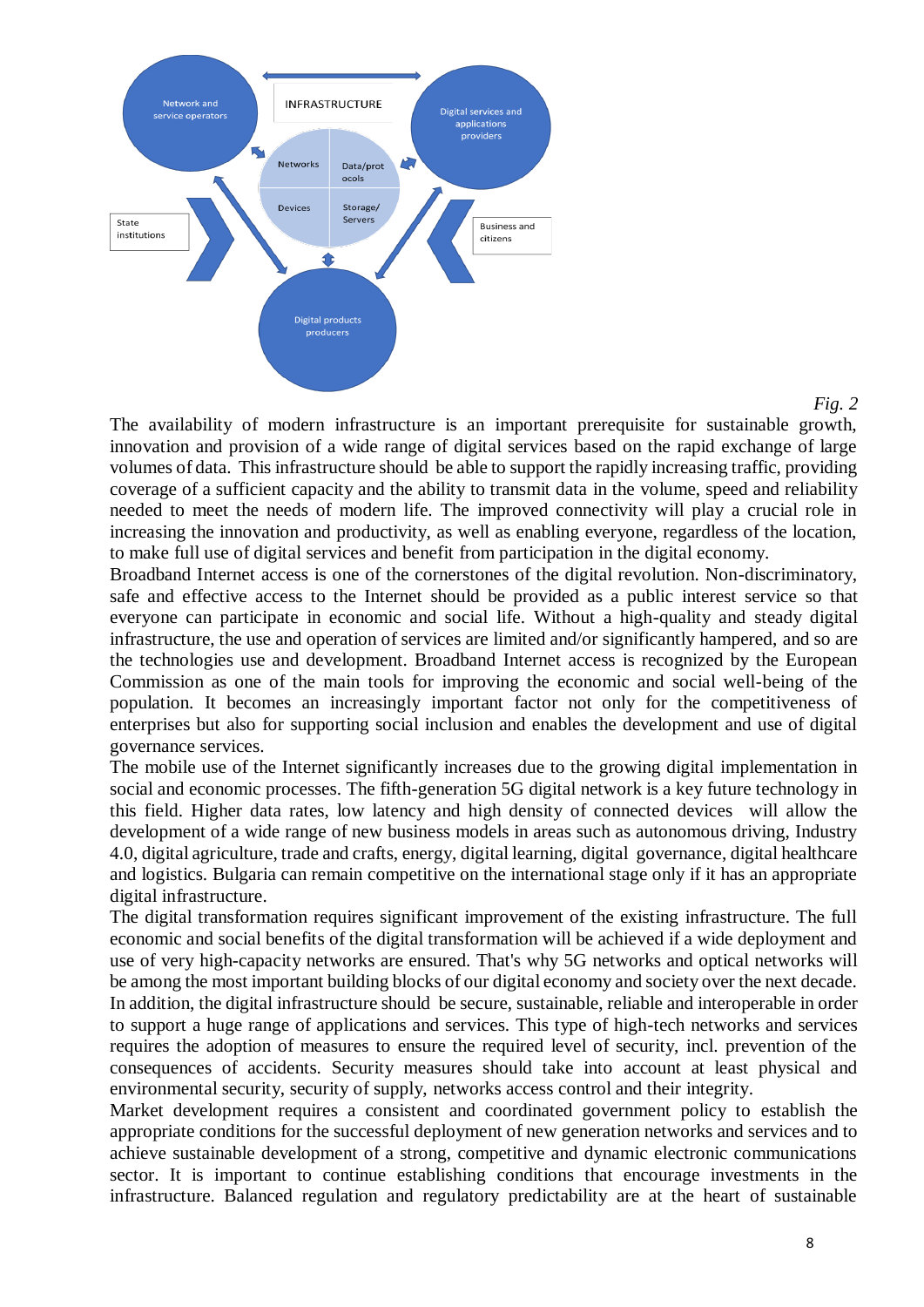competition and good consumer interests protection. The competition, in turn, helps to ensure that the sector meets the consumers' needs in line with the technological change.

Simplifying regulation and reducing business costs are essential aspects for building infrastructure and deploying new very high-capacity networks. Providing flexibility to operators to develop new approaches to reducing the cost of implementing and managing risks and active public investment in the infrastructure are effective measures that will stimulate the deployment of digital networks, especially in sparsely populated areas where there is no market interest.

Legislation, in accordance with European Union law should ensure fair and reasonable conditions and promote the competition, further efficient use of existing infrastructure and investment in new very high-capacity infrastructure, including in remote regions. More predictable rules on the infrastructure access, joint investment and promoting risk-sharing will facilitate the deployment of new very high-capacity networks.

Expectations of 5G networks are definitely high. However, their deployment poses also challenges in terms of the availability of free radio spectrum for civil needs, the application of standards, the building of short-range wireless access points (small cells), the facilitation of innovation and new use cases, investment mobilization and digital separation risk mitigation. By 2030, the government is ambitious to provide gigabit connectivity for all major socio-economic drivers such as schools, transport hubs and major public service providers, as well as digitally intensive enterprises. The support for connecting these digital growth drivers will significantly improve the business situation for operators by stimulating demand and lowering network deployment costs.

The support for high-speed connectivity will be accompanied by measures to increase the digital skills of citizens and to stimulate the demand for Internet-based services by the population and business. The widespread use of digital technologies will direct the population to take advantage of opportunities to reduce the use of energy and resources. This will reduce personal energy costs and support the energy policy for climate protection. The intelligent technologies and applications will increase the energy efficiency and reduce the energy dependence.

Efforts will be focussed on building an efficient cloud infrastructure, data exchange tools, architectures and mechanisms for managing thriving data sharing ecosystems and artificial intelligence. The transformation of data and their models can lead to huge cost savings for any society's group, as the main problem is not technological - they are available. We need a change in our thinking regarding the way we interact. The investments should cover actions with a significant impact on the data spaces, covering data sharing architectures (including data exchange standards, best practices, tools) and governance mechanisms, as well as energy-efficient and reliable cloud infrastructures and related services in order to facilitate the combined investments.

Ensuring internet access for all users, regardless of their location or income, is a top policy priority in the area. The modern and predictable legislative framework, which will implement the requirement to include adequate and financially acceptable Internet access in the scope of the universal service, will allow every citizen, every business and every public institution to use the opportunities for digitalisation under equal terms throughout the country. The quality broadband internet access at an affordable price is vital for the society and the economy as a whole. It provides the basis for participation in the digital economy and society through important online services.

The universal service guarantees the availability of a minimum set of services for all end-users and at affordable consumers prices when the risk of social exclusion arising from the lack of such access prevents citizens from fully participating in economic and social life. This area of impact corresponds to priority 8 "Digital Connectivity" of the National Program "Bulgaria 2030". *The priority will play a significant role in the implementation of Goal 11 " Make cities and human settlements inclusive, safe, resilient and sustainable" and Goal 9 " Build resilient infrastructure, promote inclusive and sustainable industrialization and foster innovation" from the UN Sustainable Development Goals.*

## **2. Cybersecurity**

<span id="page-8-0"></span>Cyberspace is characterized by vulnerabilities unknown in nature and potential impact, which require raising the cyberculture and cybersecurity of the whole society, implementing active measures to prevent known types of threats and preparing for the unknown ones to achieve cyber resilience in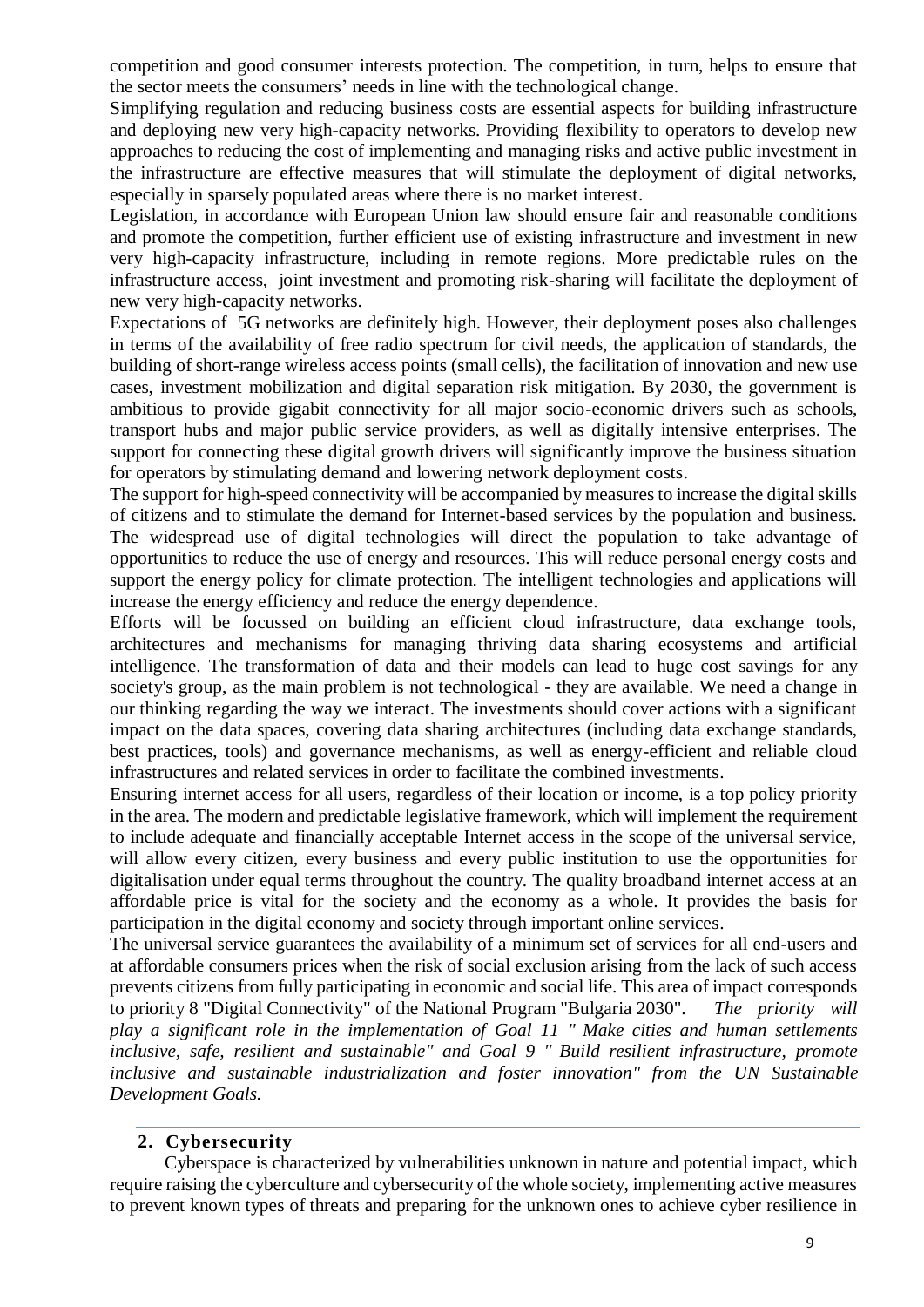all areas. This includes protection against cyber attacks and efficient and high-quality cyberinfrastructure, as well as the protection of privacy, personal and business data, as a key component of the digital economy.

Cyberattacks extend their scope and tend to escalate enormously. That's why taking action to prevent them becomes a primary goal of the state for the next ten yearsThe main tasks are to ensure security in cyberspace, data security, and security of information systems in public structures. The state clearly and purposefully follows international and European methods and practices regarding the building of cybersecurity. The Cyber Security Act, which transposes Directive 2016/1146 / EU on the measures for a high overall level of network and information systems' security in the Union, requires the national legislation to establish a "Cyber Security Center", which carries out the detection and investigation of criminal activities in the field of cyberspace, interacts with all stakeholders and performs adequate risk analysis in the field of cybersecurity. An important goal is to conduct training and certification of knowledge and skills in the field of cybersecurity, which will contribute to increasing the general cyberculture and cybersecurity of both society and state. The cybersecurity policy is aimed at timely and adequate informing the public about possible and suspected internet vulnerabilities thus aiming timely prevention.

With the growing number of digital services and levels of risk, strengthening trust and security in the use of information and communication technologies is the basis for economic growth and prosperity. The national cybersecurity policy implies development in several key areas: development of the national cybersecurity and sustainability system; network and information security; strengthening the fight against cybercrime; cyber defense and protection of the national security; raising awareness, knowledge and competencies and developing a stimulating environment for research and innovation in the field of cybersecurity and international cooperation. Critical infrastructuresrepresenting a particularly important part of the national economy and society and main environment of cybersecurity activities are defined. The cyber resilience achieving requires security and reliability of hardware and software devices, technologies, information, people, connectivity and interoperability of the communication channels, systems and services and specific requirements for their design and implementation.

*This area of impact corresponds to priority 10 "Institutional framework" of the National Program "Bulgaria 2030". The priority will play a significant role in the implementation of Goal 16 "Promoting peaceful and inclusive societies for sustainable development, ensuring access to justice for all and building effective, accountable and inclusive institutions at all levels" from the UN Sustainable Development Goals.*

#### **3. Research and innovation**

<span id="page-9-0"></span>Research, technological development and innovation are the basis for achieving dynamic and sustainable economic growth. Bulgaria needs an effective system for research and innovation, based on close cooperation between the academic organizations and business and being internationally connected, so that the economy and society can benefit from the generated knowledge and the innovative products and services based on it.

Efforts will be focused on establishing and or continuing support for research centers of excellence and centers of competence, institutes of the Bulgarian Academy of Sciences, public universities and research infrastructures with the potential to connect to European networks by upgrading the research infrastructure and equipment, including IT connectivity and supporting infrastructure, encouraging the participation of supported organizations in the European Union's "Horizon Europe" Framework Program for Research and Innovation and ensuring the interdisciplinarity of their research programs. It is also necessary to provide for, on a competitive basis, additional funding for specific marketoriented applied research at a level of technological readiness (TRL 4-6) in the field of digital technologies. The support for the development of the Bulgarian Open Science Cloud as a part of the European Open Science Cloud will allow and foster open access to scientific results, as well as storage, analysis and reuse of data generated during research.

Efforts will continue to be put on creating conditions for attracting young scientists and internationally renowned highly qualified scientists and accordingly to ensure support for transfer of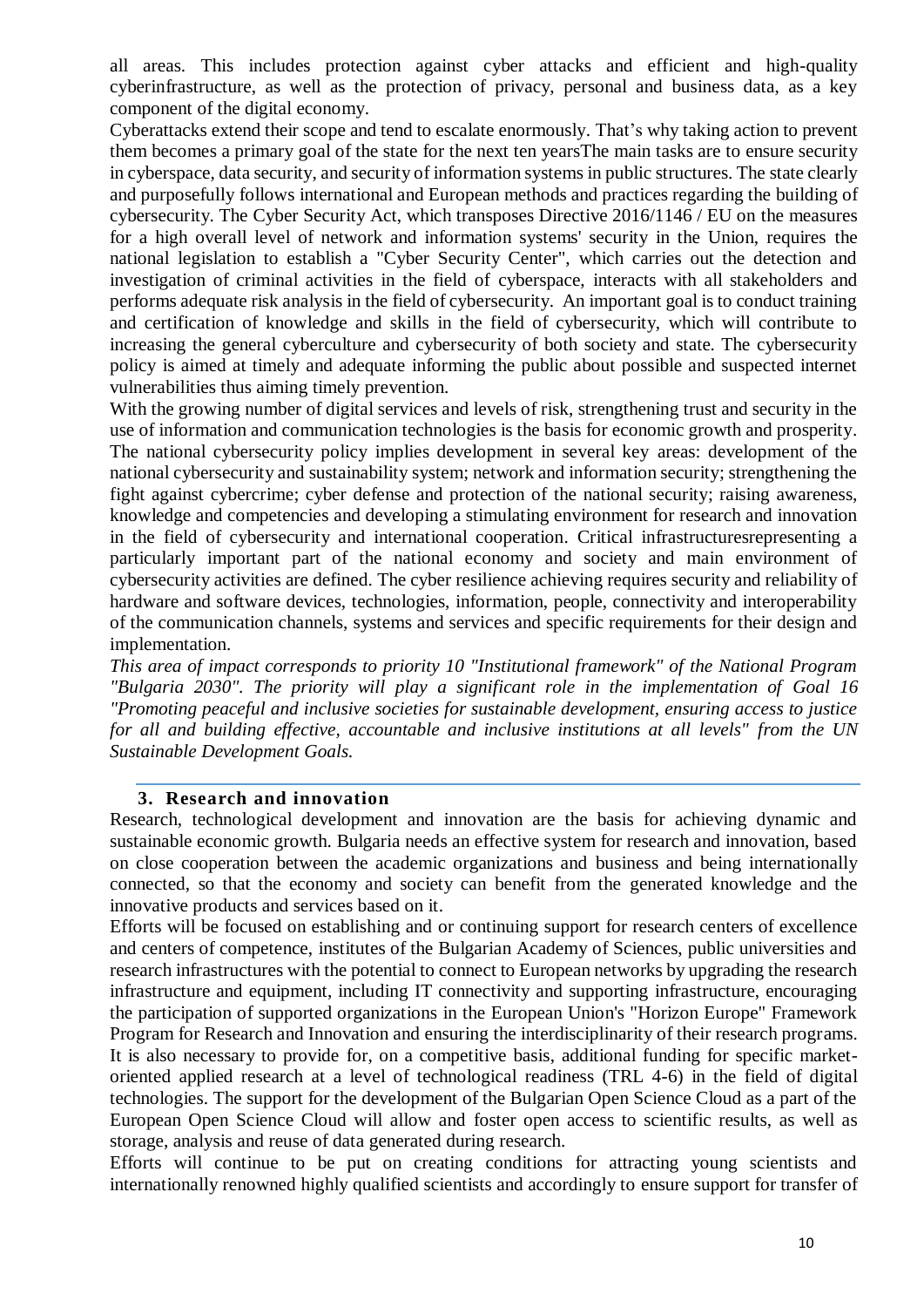scientific results to the industry and the public sector and for establishing start-ups developing innovation based on them.

Support is needed to develop the ICT sector capacity for research and innovation. With an average annual increase of 17% since 2007, our ICT sector is one of the fastest-growing in the economy, and the software industry is the fastest-growing segment. The software industry's export potential is particularly strong, which requires investment only in human resources. Bulgaria establishes itself more and more as a destination for the development of R&D intensive innovative technologies not only in software but also in hardware. An example for this is the growing presence in the country of production bases and R&D centers of multinational leaders in the automotive industry and especially the part of microelectronics and IT products. It is a R&D high-intensity sector. There is a steady trend towards establishing highly innovative start-ups and developing SMEs, mainly in areas such as financial technology, the Internet of Things, data analysis and artificial intelligence. Тhey are the ones who need support through easier access to financial instruments and schemes, consultancy services, infrastructure for testing innovative products and services in real conditions, and participation in European research and innovation programs.

Priority should be given to strengthening the cooperation between academic institutions, enterprises, especially those in the ICT sector for joint participation in research and innovation projects within the programs of the National Research Fund and the National Innovation Fund, as well as in the new European programs such as "Horizon Europe" and "Digital Europe". The National Development Program Bulgaria 2030 envisages a fund for development of Industry 4.0 at NIF to be established, as well as to finance project proposals of enterprises that have won the "Seal of Excellence" under the programs "Horizon 2020" and "Horizon Europe". It is particularly important that small and mediumsized enterprises and start-ups and public organizations wishing to develop and implement innovation to have easier access to the technology and research infrastructure of the academic institutions. Providing state support for the establishment of Digital Innovation Centers (Hubs), which will be funded in part but not entirely by the "Digital Europe" program, will give opportunities for businesses to access the technological expertise and experimental facilities to support the digital transformation of the industry and the public administration.

"Informatics and ICT" and "Mechatronics and Clean Technologies" are priority thematic areas in the Innovation Strategy for Smart Specialization 2014-2020, in which it is identified that Bulgaria has the capacity to build new technologies, leading to competitive advantages of our national products and services. "Informatics and ICT" is a vertical priority under operational Goal №1 and a horizontal priority under operational Goal №2 of the Strategy.

Thematic area "Informatics and ICT" will be a priority in the new Innovation Strategy for Smart Specialization 2021-2027 as the scope of measures to foster the digitalisation of enterprises through the technologies of Industry 4.0 will expand. The applying will be fostered through integrated projects for financing innovation in enterprises, which will combine both priority thematic areas - "Informatics and ICT" and "Mechatronics and clean technologies".

*This area of impact also corresponds to priority 3 "Intelligent Industry" in the National Program "Bulgaria 2030". The actions envisaged will contribute to the implementation of certain aspects of Goal 8 "Stimulating lasting, inclusive and sustainable economic growth, full and productive employment and decent work for all", as well as Goal 9 " Build resilient infrastructure, promote inclusive and sustainable industrialization and foster innovation"from the UN Sustainable Development Goals.*

#### **4. Education and training**

<span id="page-10-0"></span>According to the Ministry of Education and Science, the national education system currently includes more than 2,600 educational institutions of various levels (schools, colleges, universities, etc.), in which more than one million students receive their education. The educational process is provided by more than 85,000 teachers and lecturers. All these institutions use ICT of different types and kinds, at all levels of their activity. Both the availability of modern ICT infrastructure, modern educational content and the knowledge and skills to handle them are essential for the training effectiveness.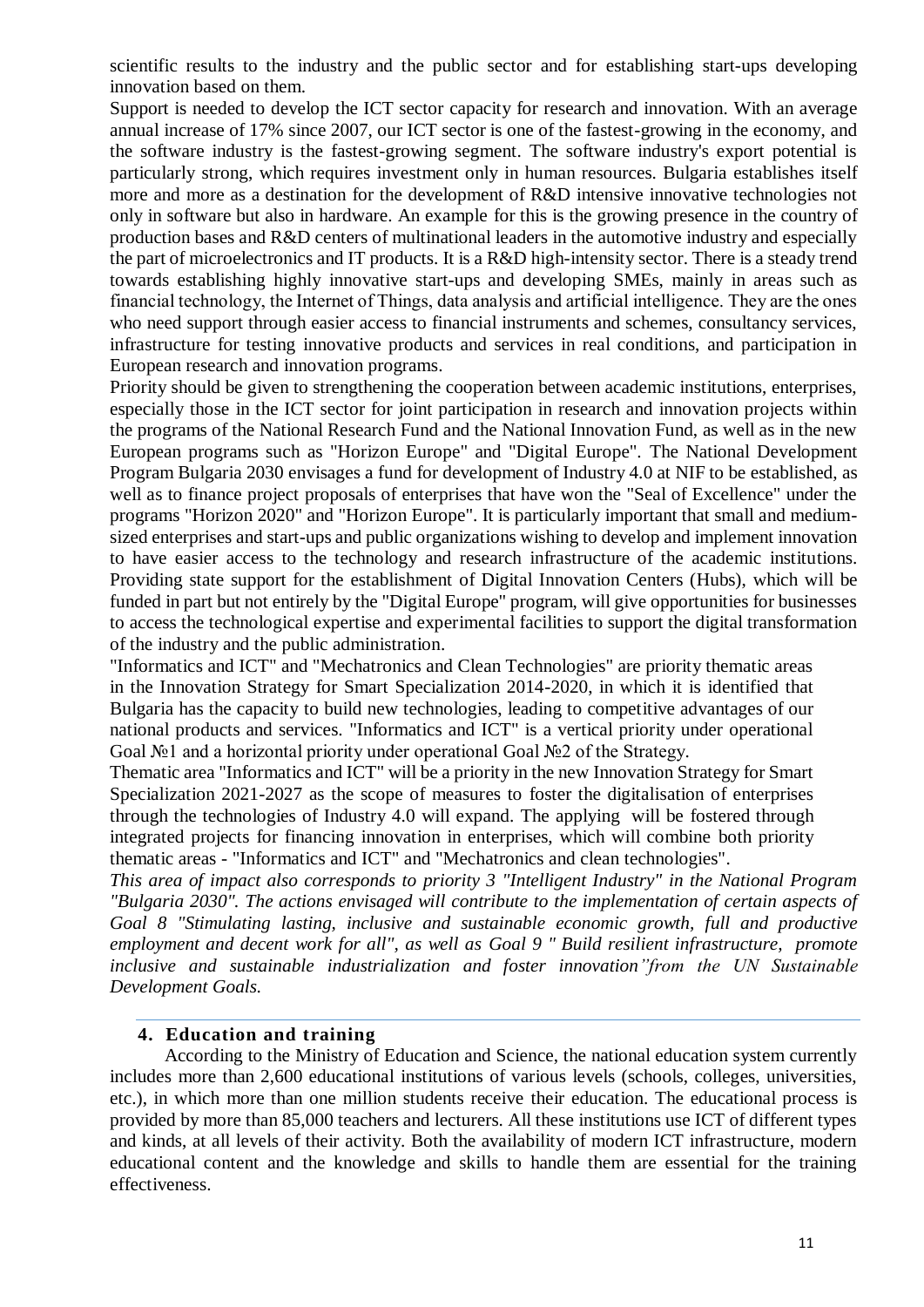An adequate and modern management vision presumes the massive use of all new trends for technological renewal of the educational institutions, which is able to qualitatively change the process of educational development. The priority areas in the field of education and training are related to the provision and maintenance of high-speed and secure basic communication connectivity, as a basis for offering educational services, digital governance and network interaction between the participants in the educational and scientific process. It is also necessary to build and maintain a cloud learning environment for service delivery, including software as a service (SaaS), infrastructure as a service (IaaS) and platform as a service (PaaS).

To have a modern quality education, modern flexible content platforms should be implemented and developed in support of pre-school, school and higher education, as well as lifelong learning, which use modern ICT equipment and software and provide distance learning and knowledge control and management of the learning content. This inevitably requires the development, adaptation, implementation of digital educational content, as well as the identification and validation of valuable interactive multimedia e-learning resources, enabling blended, distance learning (both synchronous and asynchronous) for learning purposes.

Providing an appropriate environment for the development, research and implementation and maintenance of data management, control and analysis systems, including big data, artificial intelligence systems and augmented and virtual reality, is also crucial, as they open up a number of new opportunities for the educational system development.

From a technological point of view, information and network security should be ensured by building and maintaining accident recovery centers, as this security is a condition without which the existence of any large information system storing and processing personal data is inconceivable.

The success of the education and training digitalisationis inconceivable without the development of the "human factor" - participants in the educational process will be encouraged to acquire and improve digital skills and the use of innovative teaching and learning methods, including by supporting and promoting the lifelong learning process. In this regard, the priority are the pedagogical staff qualification , as well as the possibility for additional education, distance learning, networking and lifelong learning.

The technologies development requires also building and updating of an appropriate legal framework, including with respect to digital learning content and a framework for ICT competences of the teachers at all levels of education and training, in line with the Digital Competence of Teachers Competence (DigCompEdu) published by the European Commission which identifies and describes the skills that digital educators need to teach and innovate through the use of digital technologies.

*This area of impact corresponds to the priority "Education and Skills" in the National Program "Bulgaria 2030". The actions envisaged will contribute to the implementation of certain aspects of Goal 4 "Ensuring inclusive and equitable quality education and promoting lifelong learning opportunities for all" from the UN Sustainable Development Goals.*

## **5. Adaptation of the labor market - education, training and social protection**

<span id="page-11-0"></span>As digitalisation spreads in all economic and social sectors, the digital skills are becoming more and more necessary. In fact, most jobs already require basic digital skills. This trend will increase in the future, and it can be argued that all participants in the labor market will need these skills to stay working. However, much of the workforce (employed, self-employed and unemployed) does not even have basic digital skills. There is a need to improve considerably the understanding and definition of the needs of digital skills, as well as to work actively to upgrade the digital skills of the workforce. It is a continuous process that requires people to acquire digital skills through a modern education system that provides the knowledge and skills needed for adaptation to the digital economy. A quality workforce is a product of a quality and effective lifelong education and training system, , a system that is required to be related to the needs of the economy and employers.

The digitalisationrequires implementation of both preventive and follow-up measures to adapt the workforce. The prevention to enable new employment and transition from one employment to another with minimal or no period of unemployment, which can be implemented in the form of support for the acquisition of new knowledge and skills, individual approach to the vulnerable persons in the labor market and their need of skills and more high-quality career consulting and information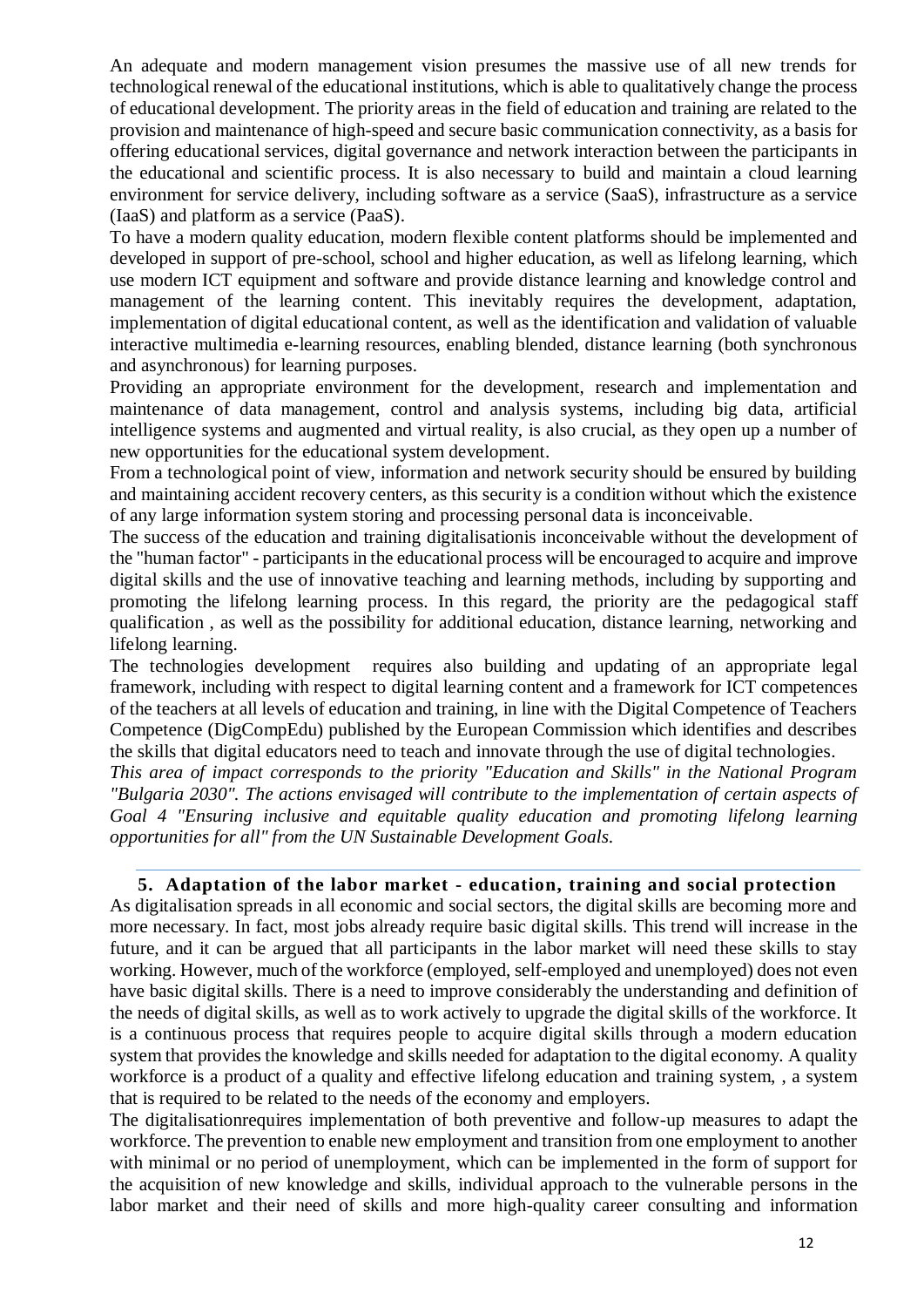services. It will also be important to provide reliable, up-to-date information on future trends in labor supply and demand. The follow-up measures will include training to acquire new or improve existing key competencies and professional qualifications and the acquisition of new skills for specific new jobs, as well as the full use of modern forms of learning and more opportunities for mobility.

Investment in further training and retraining should be fostered, particularly in the field of digital skills acquisition. Every effort should be made to reduce the differences in competencies between the different age groups in terms of information and communication technology skills, as well as the skills of the STEM group (science, technology, engineering and mathematics). It is of a paramount importance to identify the groups of people with the lowest digital and STEM skills and to take into account the need to include them in training in order to compensate for this deficit and improve their employability.

On the other hand, the demand for highly qualified specialists in the field of information and communication technologies is growing strongly, both for the needs of the rapidly developing ICT sector and for the needs of the economy, social sectors and public administration. To meet this challenge, a complete modernization of the education system at all levels is needed, and this is especially important for higher and secondary vocational education. It is necessary to timely update the training disciplines and add new courses, corresponding to the rapid development of ICT and the dynamic changes in the business organizations IT environment . The training of teachers, the availability of appropriate material base and the provision of better interaction of the educational structures with the business environment in ICT education are of a paramount importance. The focus will be on expanding the career consulting and building an innovative learning environment to enable better career choices. This can be supported by setting quality standards for digital literacy training. Employers should be encouraged to provide non-formal digital on-the-job training, labor market intermediaries will be relied on to reduce structural qualification skills gaps, especially for workers at risk of losing their jobs due to automation, robotisation, and other similar work processes. The employment offices will foster inclusion in digital training and promote employers to hire trained workers.

One of the major transformations in the world of work over the last decade has been the appearance of online digital work platforms. Working through digital platforms gives workers the opportunity to work from anywhere, at any time and to take a job that suits them. However, there are risks for employees from participating in such work in terms of their employment status, adequate income, social protection and coverage of the necessary social and health benefits. These new challenges should be addressed in the period 2020-2030.

Fostering investment in human capital is crucial to meeting the challenges of globalization and digitalisation and their impact on the workforce. Single-hearted support is needed to ensure quality employment, incl. self-employment and other forms of employment, to ensure the development of human capital and the building of an inclusive labor market. In a world of rapid technological change, the market will go where the skilled workforce is. The key challenge is to strike a balance between supply and demand as the workforce is equipped with the right skills to master the opportunities that new technologies provide.

*This area of impact corresponds to the priorities "Education and Skills" and "Social Inclusion" in the National Program "Bulgaria 2030". The actions envisaged will contribute to the implementation of certain aspects of Goal 4 "Ensuring inclusive and equitable quality education and promoting lifelong learning opportunities for all" and Goal 8 "Promoting inclusive and sustainable economic growth, full and productive employment and decent working conditions for all "from the UN Sustainable Development Goals.*

## **6. Digital economy**

<span id="page-12-0"></span>The digital transformation has huge potential for economic growth. Bulgaria can build on its strengths in advanced digital technologies and its strong presence in traditional sectors, to take advantage of the opportunities offered by technologies such as 5G networks, Internet of Things, big data, robotics and artificial intelligence, blockchain, 3D printing, and others. This will enable us to take a share of emerging markets for the products and services of the future.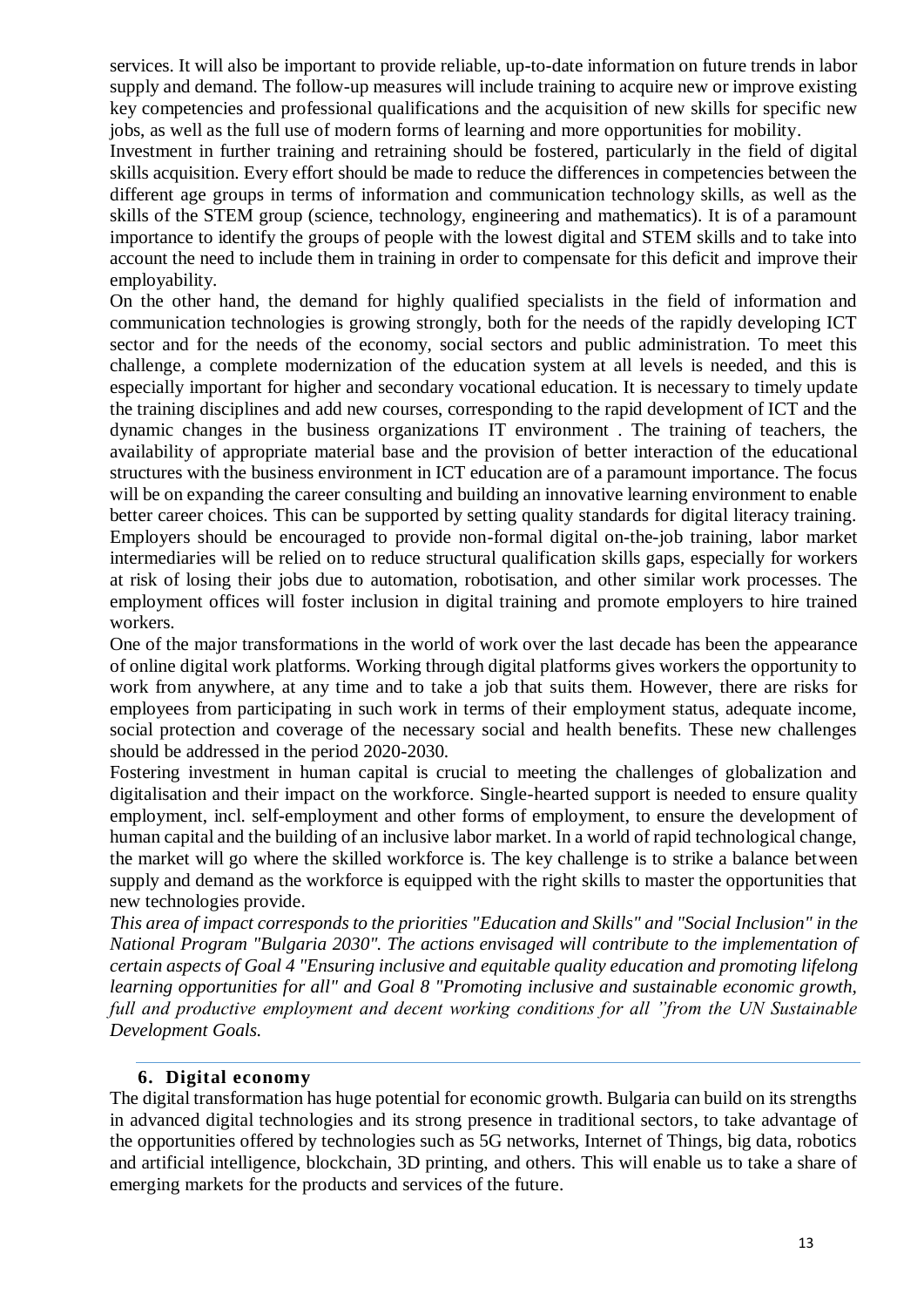Currently, companies in Bulgaria do not take full advantage of new digital technologies and innovative business models. The state of industry digitalisation varies in different sectors, especially between high-tech and traditional sectors. In order to ensure rapid digitalisation of the economy, every enterprise should be able to implement solutions that support the development, testing and experimentation of new products and services based on digital technologies, including artificial intelligence. Particular attention should be paid on improving the access to advisory services and financing for high-risk innovative start-ups, both in the early stage of their development and in their scalability /growth.

The Bulgarian industry's future is in the digital transformation, which is the essence of the current industrial revolution. The digital technologies enter in an intensive manner in all sectors of the world economy and society, and traditional relationships in the physical world are largely characterized by a digital dimension. The rapid development and innovation in the digital field create economic opportunities for innovation, growth and employment and make people's lives easier.

Industry and its interaction with the services sector occupies a large share and plays an important role in the development of Bulgaria's economy. This synergy should be supported by facilitating investment in new technologies and accepting the changes that have taken place as a result of the increased digitalisation and the transition to a low-carbon and circular economy.

The concept for digital transformation of the Bulgarian industry (Industry 4.0), as well as other documents under development such as the National Strategy for Small and Medium Enterprises (SMEs) in Bulgaria for the period 2021 - 2027, provide goals and measures to support industry and small and medium enterprises for implementation of products, technologies, business models and processes from Industry 4.0.

In the draft National Strategy for Small and Medium Enterprises (SMEs) in Bulgaria for the period 2021 - 2027, one of the 6 priority areas in it is "Digitalisation and skills". The envisaged measures are focused on supporting the digitalisation of enterprises, including onmastering advanced digital technologies and related technologies. SMEs should also be supported to digitize their products and services, to develop new ones, to train the entrepreneurs and employees to develop digital skills. The indirect measures for digitisation of enterprises are the support for builging and development of the environment and infrastructure for SMEs, such as incubators, accelerators, hubs and clusters.

The main directions for reaching the average European level for the penetration of digital technologies in the Bulgarian economy and society, set in the draft Strategy for Digital Transformation of the Economy are:

- $\checkmark$  Improving the cooperation between businesses in the field of ICT, industry, science and government, by orienting research to the Industry 4.0 technological trends and fostering opportunities for participation in various international initiatives in the field of digitalisation;
- $\checkmark$  Technological renewal of the Bulgarian industry, by establishing models for exchange of experience, good practices and implementation of new business models;
- $\checkmark$  Building human, scientific, organizational and institutional capacity for the development of Industry 4.0 in Bulgaria, by increasing the digital skills and adapting the qualification systems to the new technological challenges;
- $\checkmark$  Fostering the use of artificial intelligence technologies in the Bulgarian industry.

*This area of impact corresponds to priority 3 "Intelligent Industry" in the National Program "Bulgaria 2030". The actions envisaged will contribute to the implementation of certain aspects of Goal 8 "Stimulating sustainable, inclusive and sustainable economic growth, full and productive employment and decent work for all", as well as Goal 9 " Build resilient infrastructure, promote inclusive and sustainable industrialization and foster innovation" from the UN Sustainable Development Goals.*

## **7. Agriculture**

<span id="page-13-0"></span>The rapid digitalisation of Bulgarian agriculture and rural areas is a necessary process for reducing bureaucratic burdens, optimizing production processes, increasing incomes and yields of farmers, achieving sustainable bio-industry, maintaining food safety in conditions of increased industrialization and new immature technologies, drastic increase of competitiveness and increased demand for Bulgarian products on the single European and world market.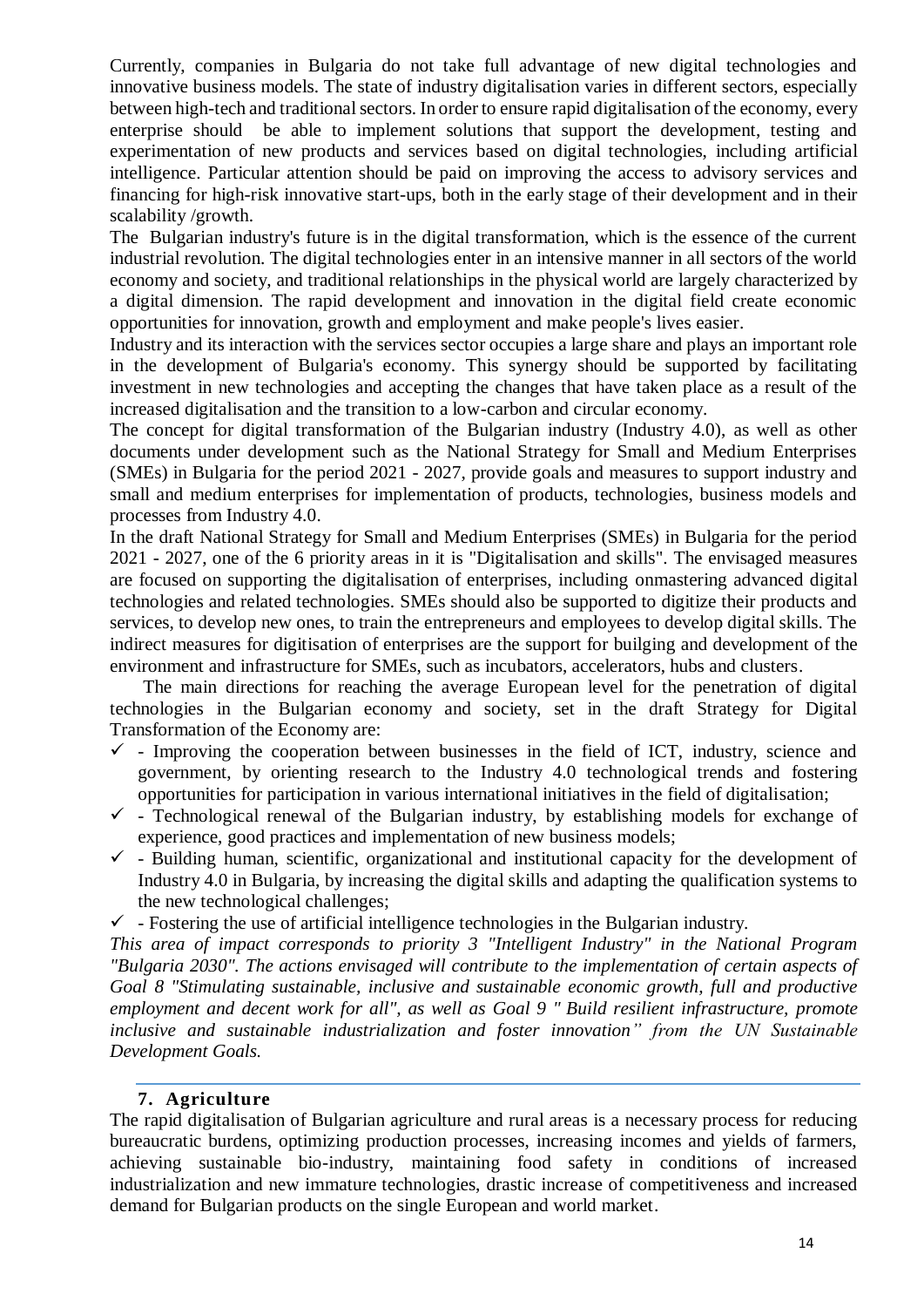The strategy for digitalisation of agriculture and rural areas of the Republic of Bulgaria envisages the following areas of activity to develop the Bulgarian agricultural economy potential: building and development of appropriate digital infrastructure for communication and connectivity; investments in modernization and technologies for precision agriculture; development of digital networks and use of software applications in business management and decision making; awareness, training and advisory services for the development of digital skills and qualifications, research and innovation, partnership for exchange and transfer of innovation, development of experimentation infrastructure and access to it.*This area of impact corresponds to Priority 6 "Sustainable Agriculture" in the national program "Bulgaria 2030" and Goal 2 "End of hunger - achieving food security and better nutrition, promoting sustainable agriculture" from the UN Sustainable Development Goals.*

#### **8. Transport**

<span id="page-14-0"></span>Digital technologies provide huge potential for optimization of the transport system and open up new opportunities for manufacturing and services. They support the integration of transport with other systems of the economy, such as energy, and significantly increase the efficiency of the sector. For the full use of the potential of digitalisation in the field of transport, it is necessary to create conditions ( also regulatory frameworks if necessary) to stimulate the development and market penetration of such technologies, as well as to follow common standards to ensure interoperability of systems and enable the exchange and analysis of data, while ensuring their protection and cybersecurity.

The wider use of digitalisation in transport is an area with great potential for lower-emission mobility, as well as the possibility of rapidly introducing relatively cheap and easy measures with a measurable effect, such as electronic cargo handling ("e -Freight "). Accelerating the already started implementation of intelligent transport systems, grouping different vehicles and expanding autonomous vehicle management policies can be an important resource for improving transport efficiency in the road, rail, maritime and air transport sectors.

The implementation of the European Rail Traffic Management System (ERTMS) is carried out in accordance with the European Plan for implementation of European rail traffic management system and the national strategic documents.

In the field of railway transport, it is also planned to implement a system for management of the train operation, including a system for monitoring and control of the parameters of the rolling stock in motion. The priority will continue to be the improvement and development of services to consumers such as building modern passenger information systems, achieving full functionality of the new ticketing and reservation system and wireless (Wi-Fi) connectivity.

The implementation of intelligent transport systems in road transport is in line with the framework adopted at European level for the implementation of intelligent transport systems in the field of road transport and for interfaces with other modes of transport, as well as its complementary legislation.

The implementation of an intelligent transport system within the scope of a part of the national road network and building national points for user's access to data on : roads and road traffic (in real time), areas for safe and secure parking for trucks and commercial vehicles, road safety, multimodal travels. Information and communication technologies applying in the road transport sector and its interfaces with other modes of transport will make a significant contribution to improving environmental performance, efficiency, including energy efficiency, road safety and security, including the transport of dangerous goods, public transport, security and mobility of passengers and cargo. In terms of increasing the environmental and energy performance of road transport, our efforts are aimed at promoting the use of cars running on alternative fuels by building optimal charging infrastructure, covering the settlements and the trans-European transport network, allowing a long-distance travel. Automated and connected mobility will play an increasing role in the transport sustainable development in Europe. With the increasing automation and connectivity, mobility is moving to a whole new level of cooperation between road users, enabling communication between vehicles, the vehicle and the road infrastructure, and the vehicle and other road users. This field of activity is about todevelop in our country. In 2018, a letter of intent was signed on cooperation in the field of automated and connected driving between Bulgaria, Greece and Serbia. The main and most important objectives identified in the document are assessment of the existing and necessary technologies, analysis of opportunities for unleashing the potential of autonomous vehicles, fostering their use, raising public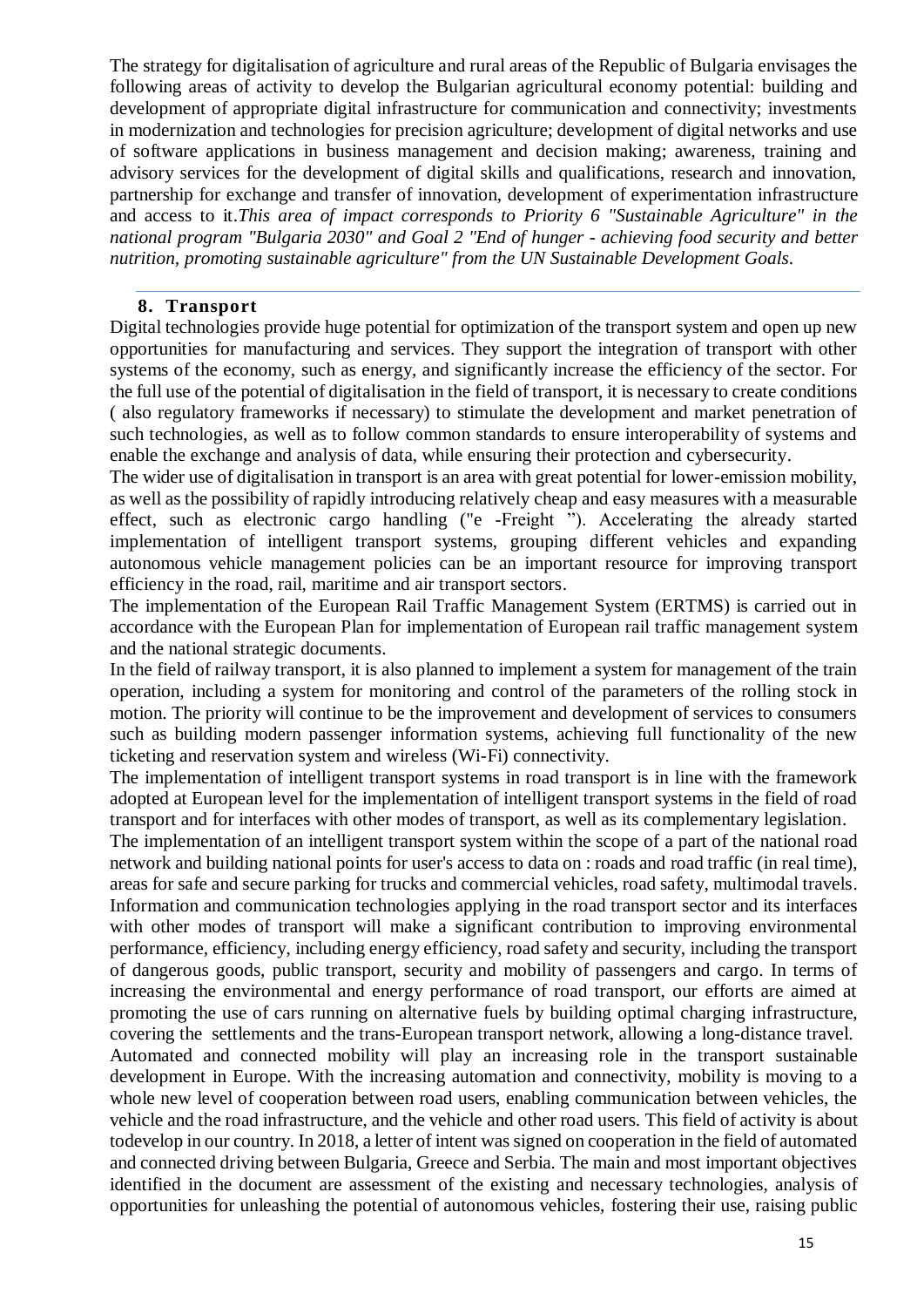awareness, sharing experiences and good practices, coordinated policies and autonomous driving regulations. It is necessary to amend the current regulations in order to create conditions for implementation and facilitation the operation of automated and connected driving.

A system for electronic exchange of information in Bulgarian ports (Port Community System) is to be built and implemented, which will allow intelligent and secure electronic exchange of information between stakeholders, including electronic processing of customs declarations and all information on import and export of cargo, as well as data on passengers from cruise ships. The upgrading of the implemented traffic management systems - River Information System (RIS) and Vessel Traffic Management and Information System (VTMIS) will continue, as well as the provision of maritime situational awareness at national level, through a system based on the European Common Information Sharing Environment (CISE).

In air transport, work is underway to deploy the Single European Sky Air Traffic Management Research Program (SESAR), which aims to ensure highly efficient air traffic management for the Union by 2030, enabling safe and environmentally sound operation and development of air transport. The work on the timely and synchronized implementation of the functionalities of the Program will continue.

Work will also continue on programs related to competitiveness and environmental friendliness in the European aviation sector, aimed at designing aircraft and engines with greater efficiency and less noise; use of remotely controlled flight systems; contactless solutions and one-stage inspection systems in connection with airport security; digitization and multimodal solutions such as computer ground handling services and an integrated ticketing system.

One of the main problems facing the realization of the digital single market is the continued use of paper documents by a large number of freight transport operators and other stakeholders in the EU transport business due to the lack of a single legislative framework for the cross-border acceptance of electronic freight information by public authorities. By mid-2020, the adoption of an EP and Council Regulation on electronic freight information (eFTI) is expected, through which the mandatory acceptance of electronic freight information is aimed by all relevant public authorities, achieving interoperability of various IT systems and solutions used for the exchange of freight information and the uniform application of this obligation by the authorities.

The implementation of a single legal framework will significantly contribute to increasing the transport operations efficiency by expanding the scope of digitalisation of information and the gradual elimination of paper in the organization of the logistics chain.

*This area of impact corresponds to priority 7 "Transport connectivity" in the national program "Bulgaria 2030" and will play a significant role in the implementation of Goal 3 "Ensuring a healthy life and promoting the well-being of all at all ages" and Goal 11 " Make cities and human settlements inclusive, safe, resilient and sustainable" from the UN Sustainable Development Goals.*

## **9. Energy**

<span id="page-15-0"></span>The development of innovative projects connecting ICT technologies and the energy infrastructure are key to providing secure energy supplies and modernizing the sector to the evolving needs of dependent by it economic activities. Ensuring fast, reliable and secure data exchange and the building of smart metering and real-time data tracking systems are key for the development of the digital transformation in the energy sector. The proportional involvement of electricity distribution companies, district heating companies, the electricity system operator and suppliers in these processes has a key role in fostering the use of ICT technologies and the implementation of sector digital transformation.

Essential elements in preparing energy networks for the needs of the energy transition and for their future sustainability are the development of approaches for managing "smart grids" and ensuring cybersecurity in the context of Bulgarian electricity systems, as well as the needs of producers and consumers in Bulgaria and providing opportunities for regional and European cooperation.

It is also essential to use technologies such as the Internet of Things and artificial intelligence for electricity networks to integrate renewable energy sources and new loads such as electric mobility and energy storage facilities. The same applies to the implementation of flexible grid management solutions, including cross-border cooperation in energy transmission.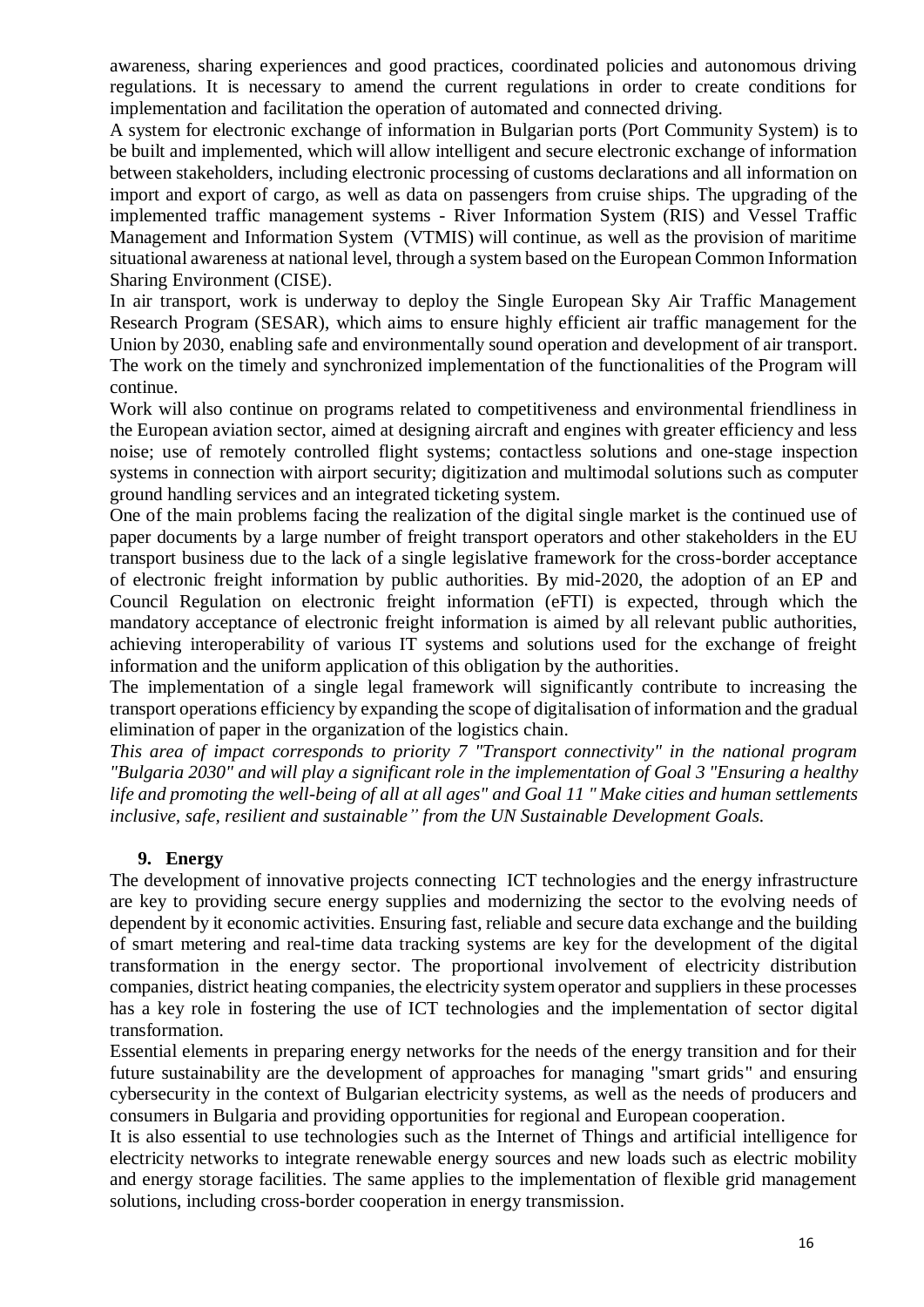The digital technologies and solutions should find their wide application in the Bulgarian electricity market, incl. by implementing electronic data exchange between the various market participants according to the model already defined in the national regulatory framework.

The digital transformation in the energy sector is also related to the application of technological solutions in the field of smart homes, digital governance in national methodologies for energy efficiency models and the implementation of a unified model for building classification, register of certified buildings and preparation of efficiency criteria.

*This area of impact is in line with Priority 4 "Circular and Low Carbon Economy" in the national program "Bulgaria 2030" and will contribute to the implementation of Goal 7 "Ensuring access to affordable, reliable, sustainable and modern energy for all" from the UN Sustainable Development Goals.*

#### **10.Environment and Climate**

<span id="page-16-0"></span>The area of impact contributes to the implementation of Bulgaria development priorities until 2030 in terms of increasing the resource, and in particular the energy productivity, following the principles of the circular economy and stimulating the implementation of low-carbon, resource-efficient, and waste-free technologies, improving the air quality, protecting and maintaining rich biological and landscape diversity of the country and its regions, addressing local problems and challenges, especially in relation to disaster risk management, including floods, landslides and fires.

The information and communication technologies play an essential role in tackling environmental, climate and resource efficiency challenges and in building a sustainable natural, social and economic environment. In this sense, digitalisation should be considered as one of the stimulating factors of the circular economy and resource efficiency.

The implementation of water cycle management systems ensures their high energy efficiency and sustainability. Reducing waste and improving its management leads to more efficient use of resources and transition to a circular economy.

Digital technologies can accelerate the balancing of the energy system through faster implementation of renewable energy sources. Together with smart energy management networks and intelligent traffic management systems, they will help to reduce the greenhouse gases and will be an important factor in achieving the objectives set out in the European Commission's European Green Deal.

Technologies can have an impact on protecting the environment and reducing emissions into the atmosphere and by creating the so-called "smarter" products that control the energy they consume.

Digitalisation can also help to improve the availability of information on product characteristics - an electronic passport of the product by providing information on the origin, composition, possibilities for repair and dismantling operating period. One of the highlights of business models based on the circular economy is that instead of the usual sale, durable products are leased, rented or shared and used whenever possible. Therefore, the transition to product-service systems is recommended as one of the key solutions to accelerate the transformation to the circular economy.

An immediate priority in the national environmental policy is to increase the capacity for prevention and natural disasters risk management and their forecasting. To this end, projects are being implemented to establish centers for increasing the readiness of the population for adequate response to floods, building a National Water Management System in real time and an information system (platform) integrating the existing local systems for prevention, readiness and response of risks of natural origin.

Digitalisation also presents new opportunities for remote monitoring of air and water pollution or for monitoring and optimizing the use of energy and natural resources.

Providing timely, purposeful, relevant and reliable information on the environment in order to implement the policy in this area and raise public awareness is a key task. The continuous process of improvement, modernization and rationalization of the existing information systems allows management of the information as close as possible to its source, ensuring immediate accessibility for public authorities, which facilitates the implementation of legal obligations related to data reporting, timely assessment of the state of environment and policy effectiveness, as well as accessibility to the general public.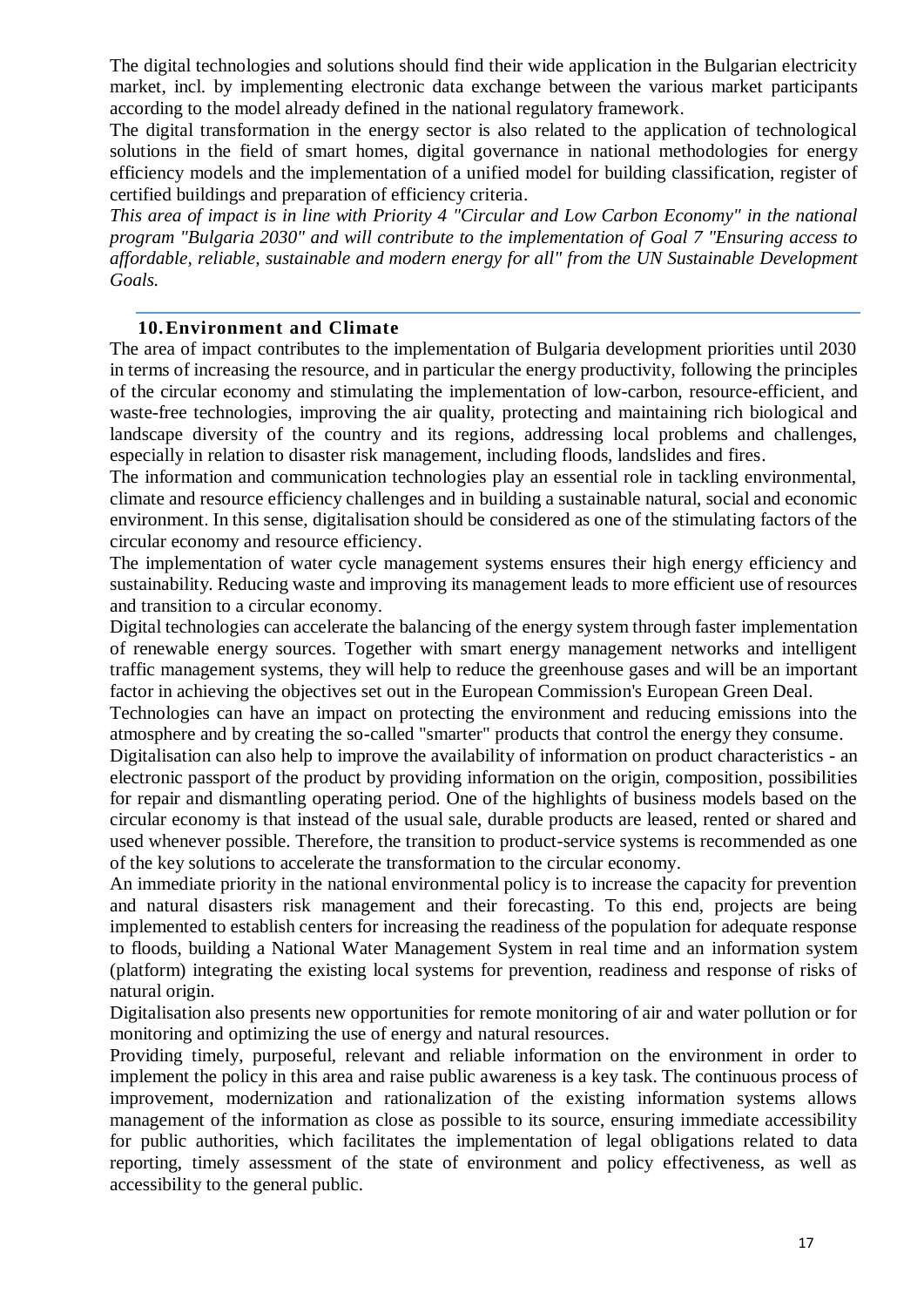As a key tool for environmental and climate policy governance, the National Environmental Monitoring System (NEMS) provides both the legislative and the executive authorities with basic information on the state and risks to the environment and natural resources, to serve as a basis for decision-making on the effectiveness and appropriateness of environmental policies. Its development is aimed at the complete provision of up-to-date and reliable information, which will ensure fast and accurate management decisions, as well as the continuous expansion of the scope of the provided public information. The system covers all components of the environment - atmospheric air, water, soils, forest ecosystems and biodiversity, as well as factors affecting them. For its modernization, activities will be carried out mainly aimed at further development of the spatial data infrastructure in the environmental sector, use of applications and services related to remote and ground monitoring and environmental monitoring, and improvement of the portal(s) for providing timely and applicable environmental information. This will ensure even greater electronic access to environmental information, taking into account the requirements of personal data and critical infrastructure protection. Summarizing existing environmental data would facilitate localized and cross-thematic data analysis.

The provision of integrated and interoperable geoinformation systems is also an important direction for improving the information provision and monitoring of environmental protection activities based on modern digital technologies. Bulgaria actively participates in the European initiatives - the Shared Environmental Information System for Europe (SEIS), the Infrastructure for Spatial Information in Europe (INSPIRE) and the European Earth Observation Program - Copernicus.

The combination of cyber-physical systems, big databases, data mining, data analysis, the Internet of Things, can create great opportunities for more sustainable management of components and environmental factors. Digitalisation allows communication with the interested public through virtual networks and platforms, which contributes to the decision-making process and active public participation in this process. We have to mention the penetration,in Bulgaria, of the innovative monitoring and control systems based on crowdsourcing, allowing the collection of a large volumes of data on the status of the environment, environmental damage and crime with the help of people, e.g. via mobile applications. But the role of information platforms is far from limited to this - they are a means of successful cooperation between public administration, science and business in the practical implementation of innovative technologies and products, but also for partnerships between enterprises - in implementing joint environmentally friendly business models such as industrial symbiosis, for example in the management of specific waste streams, the exchange of information on the availability and characteristics of raw materials in supply chains.

Building an Information System for protected areas of the NATURA 2000 network, which should combine information on the available technical infrastructure and protected species included in Directive 2009/147 / EC on the protection of wild birds and Directive 92/43 / EEC on the protection of natural habitats and wild flora and fauna, subject to the protection in NATURA 2000 protected areas, is another essential element of the possible contribution of digital solutions in the "Environment" sector.

Development and promotion of the information and digital technologies implementation in the municipalities when executing the air quality improvement municipal programs will be another measure, which will contribute to overcome the air pollution.

The proactive application of the possibilities of digital technologies is a chance to achieve real results in providing a cleaner and healthier living environment for the public and a more favorable business environment in more and more segments of the environmental sector. The higher levels of connectivity that information and communication technologies foster also lead to greater awareness and erudition and have a positive effect on promoting environmental responsibility among stakeholders, including citizens and academia. This, in turn, contributes to overcome some of the most pressing environmental and climate change challenges.

*This area of impact corresponds to priority 4 "Circular and low-carbon economy" of the National Development Program Bulgaria 2030. The relevant UN Sustainable Development Goals are Goal12 "Ensuring sustainable consumption and production patterns", target 12.5 " By 2030, substantially reduce waste generation through prevention, reduction, recycling and reuse" and target 12.8 " By 2030, ensure that people everywhere have the relevant information and awareness for sustainable*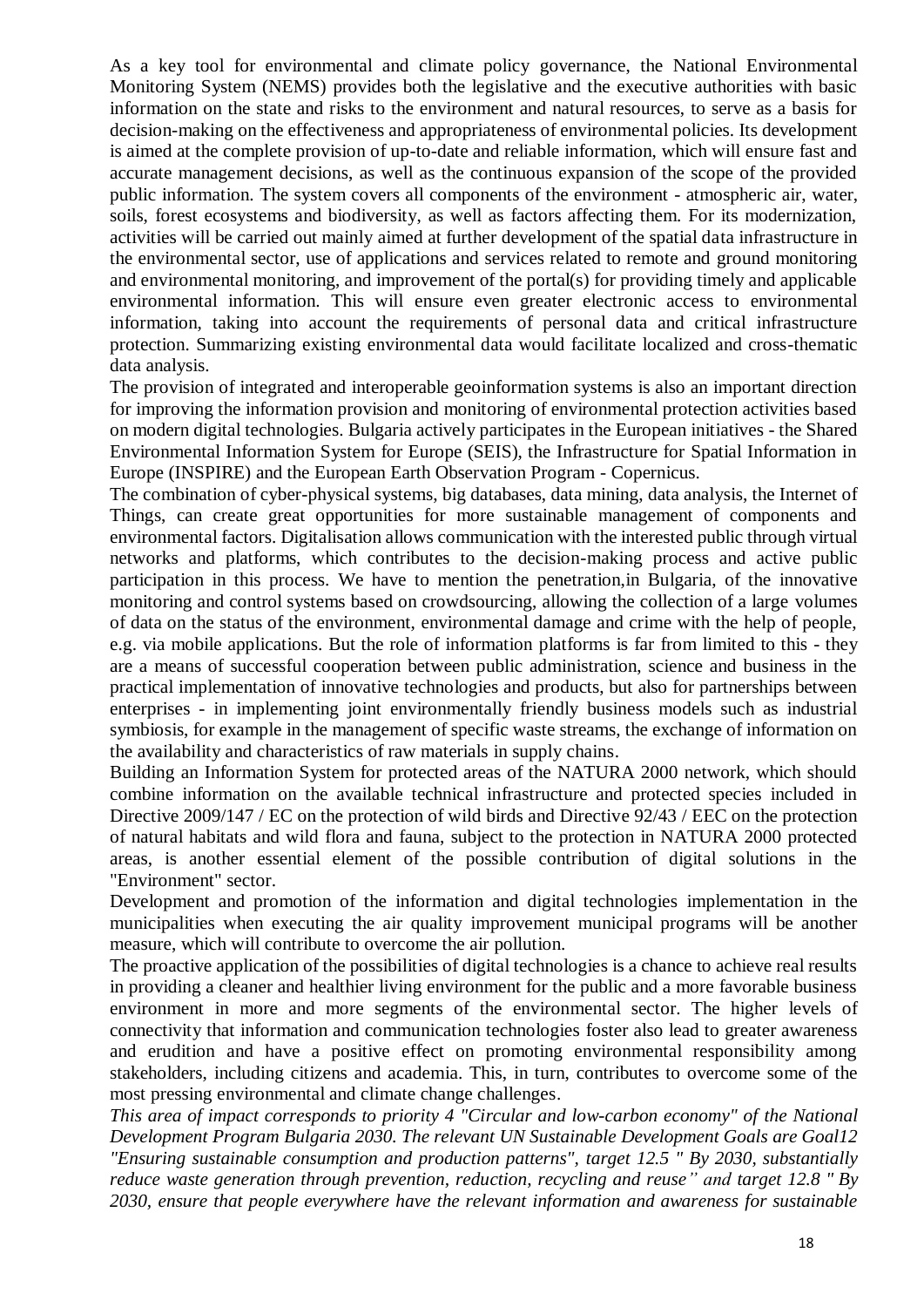*development and lifestyles in harmony with nature."; Goal 11 " Make cities and human settlements inclusive, safe, resilient and sustainable" and target 11.6 " By 2030, reduce the adverse per capita environmental impact of cities, including by paying special attention to air quality and municipal and other waste management."* 

#### **11. Healthcare**

<span id="page-18-0"></span>Digital healthcare is a natural field of applying the products and services created by the digital economy. Similar to the term used in the industry - Industry 4.0, in healthcare the term Healthcare 4 is defined, describing a model in which patients and health professionals are electronically connected to the organization, methodology and health technologies. This model puts the patient at the center of the health system, creating conditions for him to actively participate in the treatment process defined by health professionals. Innovative solutions in the field of digital healthcare support disease prevention and the promotion of healthy lifestyles, lead to improvements in the quality of citizens' life and enable more effective ways of organizing and providing health services and care.

The Ministry of Health develops a National Health Strategy 2030 and a Digital Health Strategy 2021- 2027, in which the main priority is the digital transformation in the health sector as a means to improve the quality of life and change radically the way of providing medical and health care.

Key to the development of digital healthcare will be the efforts to develop and upgrade the National Health Information System (NHIS), through the development and implementation of modern technological solutions focused on risk prevention of chronic and non-infectious diseases, in order to ensure effective and efficient care and achieve better health results. As a result, the basis for integration with all systems serving health and administrative processes will be laid, an opportunity will be provided for achieving transparency in the management of financial costs, as well as activities on the organization, control, planning and forecasting in the health care system, possibility for assessing the quality and safety of medical care.

The NHIS implementation and the development of digital healthcare will contribute to reducing the time for patient care and improving the quality of healthcare services, as well as increasing the opportunities for providing various remote healthcare services.

The efforts to implement the set priorities will be focused on ensuring interoperability of the health systems and technologies in order to overcome the existing fragmentation. Secure access to digital health solutions and better health data will be ensured, creating trust in citizens. By deploying the effectiveness of the national health information system, nomenclatures and classifications will be introduced, mandatory for use in the health sector, as well as mandatory standards for the exchange of health information and statistics.

As a part of the digitalisation process, the real-time connectivity of the information systems of medical and healthcare facilities will be ensured. Key registries and services will be transformed into electronic ones by creating and implementing a digital medical record for all citizens with secure access to it by both the citizens themselves and by the health professionals involved in the treatment process, and electronic prescriptions and e-referrals to ensure effective use of healthcare resources. These processes will be monitored by a healthcare monitoring and control system that will support the management decisions.

It is planned to develop and implement a concept for the development of telemedicine, especially for patients living in hard to reach and remote areas, as well as for patients with special needs - patients with chronic diseases, the elderly, etc., as well as the implementation of innovative applications for patients' follow-up mobile services. The process of implementing telemedicine services will start in areas where the provision of general practitioners and specialists is below the national average. The implementation of telemedicine services will improve the efficiency of health care in the country.

It is envisaged that the National Health Information System will implement an environment for unified access and storage of the patient's imaging testing and its integration with his electronic health record in NHIS, which will allow processing and archiving, providing a comparative assessment of all tests performed and access to information from all physicians, eliminating the patient's responsibility to store and provide imaging testing. The development of an effective mechanism for control and analysis of data sources and flows, as well as an applied algorithm for defining potential risks at process level will ensure the efficiency of the used solutions.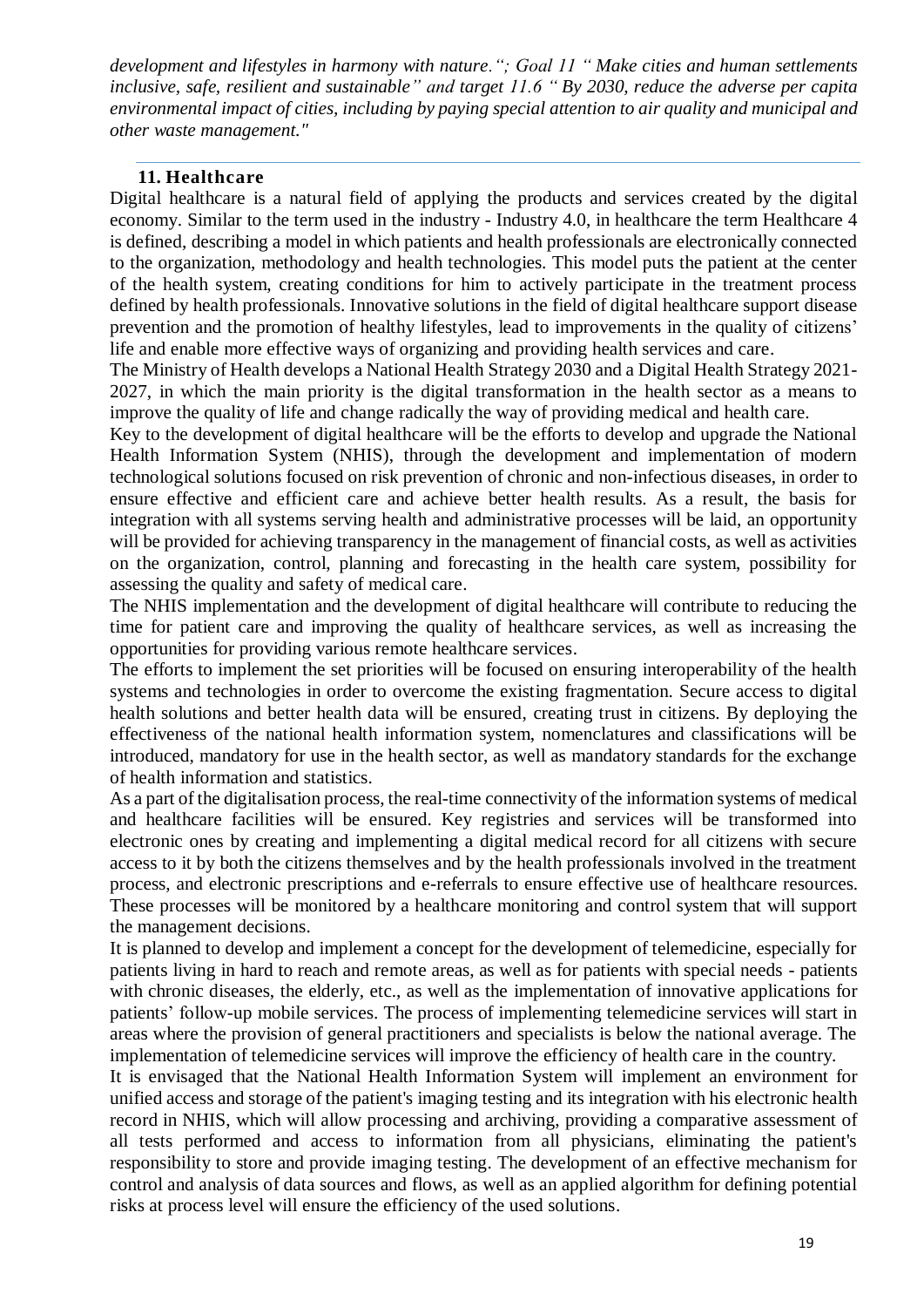The application of new technologies for monitoring the individual health of each citizen will provide monitoring of critical health indicators and will create opportunities for conducting population and screening programs. This will ensure an opportunity to assess the quality and safety of health care, monitoring health care providers, cross-border exchange of EU citizens health data , analysis of activities and results of the state health policy based on large volumes of health data. It is envisaged to build and/or upgrade and integrate the information systems in the digital healthcare with information systems in other areas in order to improve the prevention and the quality of citizens' life. It is necessary to upgrade the software applications of the health care providers and pharmacies related to the new reporting models that will be imposed by NHIS and to ensure interoperability in the exchange of medical data and take measures to improve the knowledge and skills of health professionals to collect, analyze and protect health data, including by setting requirements for digital health curricula for health professionals and creating lifelong learning programs covering specific sets of digital skills.

It is also envisaged to develop rules, procedures and measures to ensure the cybersecurity of NHIS and other e-health systems, as well as those to comply with personal data protection legislation, including on anonymised and pseudonymised health data. A platform for monitoring, analysis and control of logs, network traffic, system files and incident management will also be built.

It is planned functionalities for analysis of the activities and results of the state health policy on the basis of large volumes of health data to be created. An opportunity will be created for better use of health data in research and innovation in order to support personalized healthcare, better health interventions and a more efficient health and social care system. The implementation of NHIS and other digital healthcare systems will enable the cross-border exchange of health information of EU citizens, based on regulated electronic information exchange.

The successful development of these projects should be supported by investments in building and/or upgrading information systems in digital healthcare; in the cross-border exchange of EU citizens health information; in providing a cyber-resistant environment for medical data storage; in increasing the capacity to implement digital healthcare systems.

*This area of impact corresponds to priority 12 "Health and Sports" in the national program "Bulgaria 2030" with a major contribution to improving the health characteristics of the population ensuring equal access for all to quality health services and corresponds to Goal 3 " Ensure healthy lives and promotewell-being for all at all ages" from the UN Sustainable Development Goals.*

#### **12.Finances**

<span id="page-19-0"></span>The digitalisation in the field of financial management achieves a unified and systematic approach, which will facilitate the work of institutions engaged in the management and monitoring of national investments. The system will build a unified information environment that will provide a clear picture and an adequate tool for compliance monitoring with one of the main principles of the Structural and Investment Funds - the principle of additionality. In this regard, it is planned to establish a National Investment Management System (NIMS), which will allow tracking the effect of the implementation of relevant policies, using functionalities and program code developed for MMIS 2020. In this way, the functionalities available in MMIS 2020 will be adapted to the specific requirements of projects financed through public national funds. The implementation of NIMS common interactive environment of interoperability with MMIS will be achieved, which will provide full information on investments in the country and investment policies.

Recently, a large number of payment service providers in the country offer their customers the opportunity to electronically initiate payment transactions via the Internet or mobile application. They stimulate customers to use these new channels, and the fees charged for electronically initiated payment transactions are many times lower than those for transactions initiated on paper.

It should be borne in mind that the use of internet banking is not the only indicator of the level of use of non-cash and digital payments and the efficiency of the payment infrastructure. It is a Eurostat indicator whi is not based on data collected by payment service providers or central banks, asked to a sample of the population of questions, usually by telephone.

Digitalisation in the field of payment services is also related to the organization and development of efficient payment systems and mechanisms. Bulgaria has a reliable and efficient payment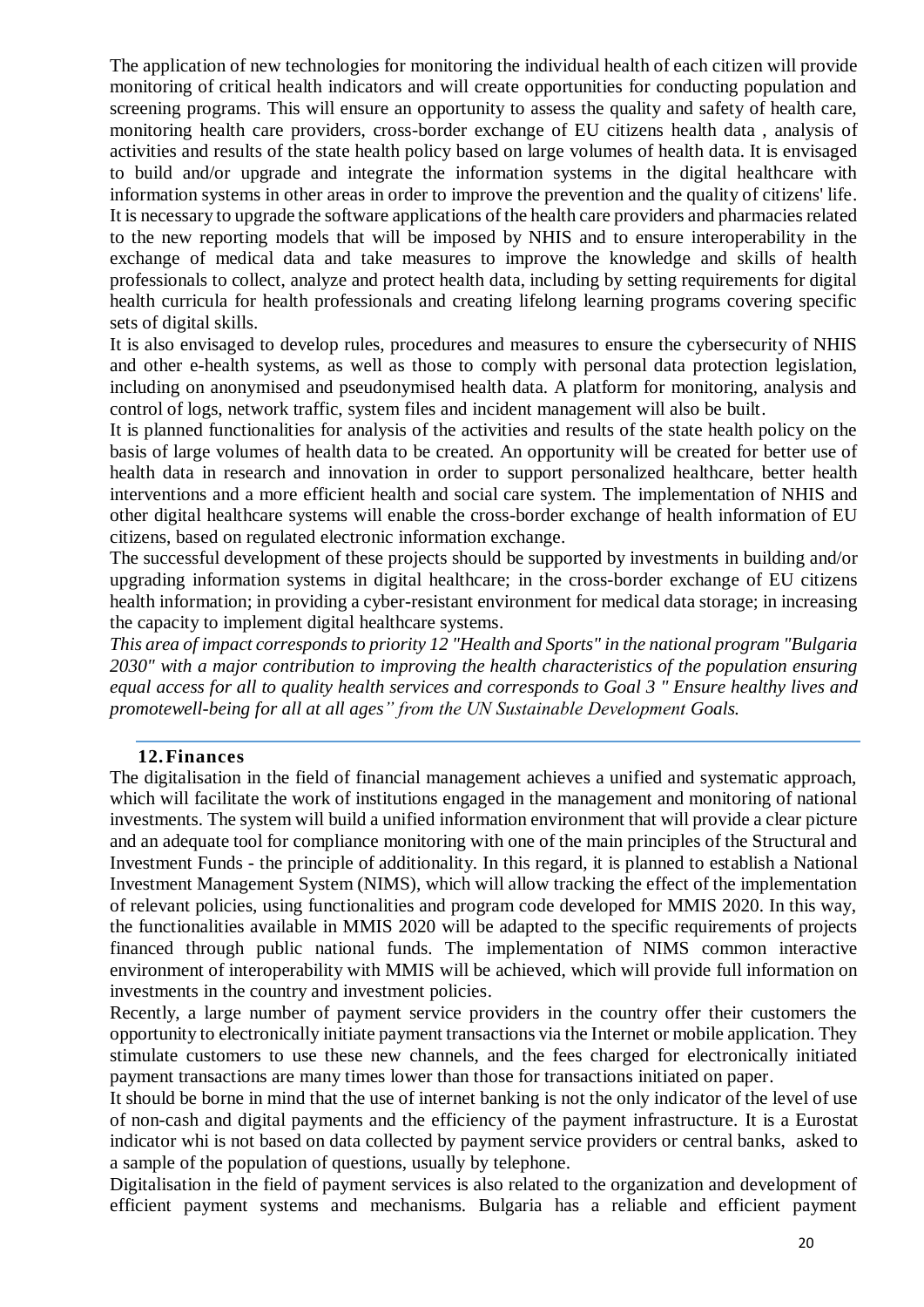infrastructure for large-value and small-value payments, both in BGN and in EUR. The second is possible through the participation of BNB and the banking community in the Trans-European Automated Real-Time Gross Express Transfer settlement system TARGET2. In this way, earlier convergence with the European payment system and market has been achieved. In this regard, from November 2021, the Eurosystem plans to implement a new consolidated platform for TARGET services, which will integrate the TARGET2 payment system, the TARGET2-Securities settlement system and the instant euro transfer processing service TIPS at technical and functional level. With the launch of ECMS in November 2022, the consolidated platform will also cover the collateral management system. The development of a new consolidated platform is driven by technological innovation in payments, regulatory requirements and changing of consumers' needs, as the existing systems and increasing overall efficiency and security will be modernized. BNB and the participants in the national system component TARGET2 – BNB have started the preparations for joining the consolidated platform for TARGET services.

The harmonization of the legal framework and rules regulating the payment systems and payment service providers, at a European level, is aimed at actively promoting non-cash payments, which are also an important element of the fight against the shadow economy, money laundering and terrorist financing. According to data from the statistics of payments in Bulgaria (preliminary data as of the end of 2019), prepared under Regulation (EU) 1409/2013 of the European Central Bank, the number of credit transfer orders made electronically is 32% of the total credit transfers, and their value is respectively 59%, which represents two thirds of the total value of all credit transfers. On the other hand, for the period 2017-2019, the number of payments made by cards has increased by 55% and their value by 22%. During the same period, the number of card payments made through a virtual terminal device POS (via Internet) has increased by 49%, and the value of these payments, respectively, by 37%.

#### **13.Culture**

<span id="page-20-0"></span>The digitalisation of movable and immovable cultural heritage achieves many goals in different areas. It breathes a new life into the cultural heritage and allows the general public to become acquainted with its objects, which are located in physically remote or even inaccessible places - thus every citizen has the opportunity to access culture and knowledge in the digital age. Digitalisation fosters the richness and diversity of Bulgarian and European cultural heritage, contributes to its active involvement in pan-European cultural exchange and cultural diversity, including by enhancing the Bulgarian element in the European digital portal "Europeana".

Digitalisation allows building virtual museums and digital libraries with elements of semantic access, in which all objects are annotated according to the standard for virtual presentation of museum exhibitions.

It is also important common standards to be implemented in the field of digitalisation of cultural and historical heritage and museum exhibitions in order to be compatible with the digitalisation methods and forms . The implementation of such standards will increase the effectiveness of measures in this area, funded by various sources, incl. the financial mechanism of the European Economic Area.

The cultural heritage digitalisation stimulates the growth of the creative sectors. When transformed into digital form, the materials can also be useful for commercial and non-commercial purposes, such as developing study and educational content, documentary films or travel applications. Thus, the cultural heritage can become an important economic resource, creating additional employment.

The main goals of the future cultural digitalisation policy are: to foster the display of Bulgarian cultural heritage richness and the creation of content and new online services, including such for entertainment, education and tourism. It will help to improve the quality and diversity of digitized cultural materials and foster the development of new methods for restoration and preservation of cultural heritage through information technologies, as well as the quality and technical standards for the content. Digitalisationwill provide an opportunity to foster and support voluntary agreements on digitalisationat a large scale and to make active efforts to enrich and access the online content of cultural goods in compliance with copyright. An important goal is building digital centers in cultural institutes and universities, which will ensure the sustainability of the projects on digitalisation of the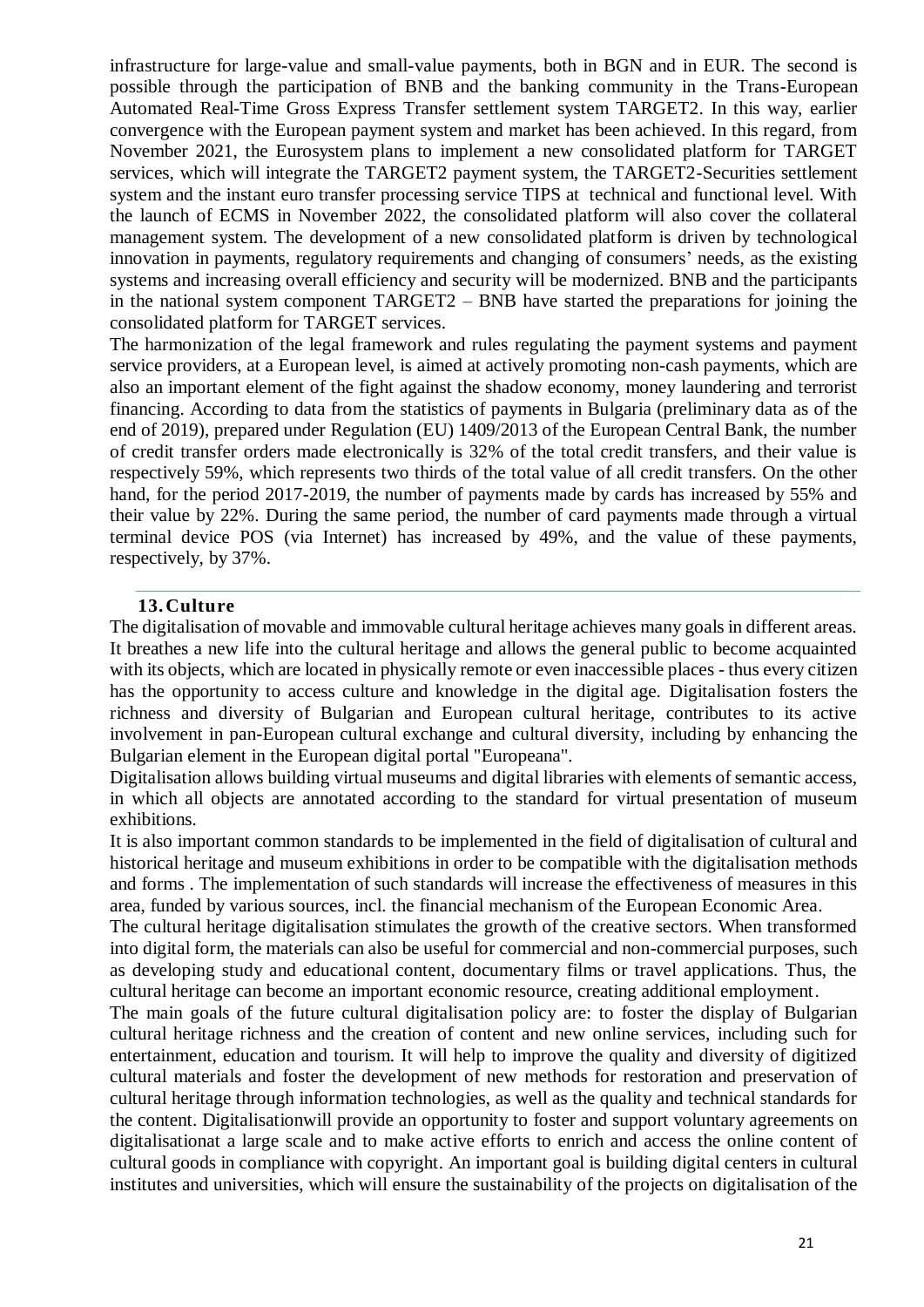cultural heritage in the future and the expertise increasing of the employees in the digitalisation in the digital centers.

Libraries in Europe and all around the world are centers for information, non-formal learning, culture, creativity, communication and integration. They can support the development of ICT and information skills, the ongoing digitization and personalization of information, as well as solving problems directly related to the educational, social and demographic development of the society. They foster the digital inclusion of citizens and the society economic well-being and social well-being, as the measures aim to help the unemployed and jobseekers or those who start a new business; give support to small businesses and small enterprises; provide opportunities to build key competencies; help to overcome social isolation, inequality, segregation of communities and improving the health of citizens.

The measures for public libraries development require a new approach to the library sector in the country, promoting their importance and value for the local community development through advocacy among all stakeholders and public factors. The aim is to create an effective library network for providing quality library services, closely related to the needs of citizens, providing opportunities for easy and wide access to library service, appropriate technological and technical equipment and creating conditions for the transformation of the public libraries into places for communication, cultural events and creativity.

While implementing the National Development Program Bulgaria 2030, the digitalisation of cultural heritage will contribute to cultural diversity and its preservation and utilization as a resource for sustainable development of the country and its regions. Measures will be taken to promote it at national and international level, including through the exchange of information and the implementation of good practices. In addition, actions will be taken to build the necessary material and technical infrastructure for building key registers and digitalisationof cultural goods and for the cultural heritage management.

*This area of impact corresponds to priority 13 "Culture, Heritage and Tourism" in the national program "Bulgaria 2030", which aims to develop and preserve the cultural richness and exploit its potential as a tool for social cohesion, stimulating the creative and innovative thinking, as well as and to generate economic benefits.*

## **14.Disinformation and media literacy**

<span id="page-21-0"></span>The digital technology revolution has brought great changes in our lives. New media and communication platforms have changed social relations and the communication landscape, especially in the cultural and creative industries, and also have changed the way we produce, distribute and consume content. The technological progress, digitalisation and media exponential growth pose a significant challenge to the media industry and audience. Europe's highly fragmented media landscape and cultural and creative industries face an increasing global competition, making the international content easily accessible to the European audiences. In the new media ecosystem, citizens have problems understanding news and finding accurate information, as well as high-quality content in general. Moreover, today's society increasingly confronts with disinformation, manipulation and hate speech. It is, therefore, necessary to continue to strive to create conditions that preserve diversity and enhance the quality, innovation and competitiveness of the content.

The content is increasingly generated by algorithms that cannot distinguish hate speech, disinformation or terrorist propaganda from journalism, parody and other forms of legitimate content. Machine learning techniques use big datasets that typically contain biases inherent in human society. Algorithms are directly designed by humans or, if they perform self-teaching, develop their logic based on biased and/or human-controlled data. They are neither "objective" nor "neutral" and are a projection of a certain interest.

It is essential to find a model that fosters quality journalism and enables the civil skills for media literacy through the concept of lifelong learning. It is important to foster media, as well as cultural and creative industries, to develop innovation and use new technologies to understand and maintain their audience, to develop high-quality and engaging content and dissemination platforms, and to combat the disinformation effectively as much as possible.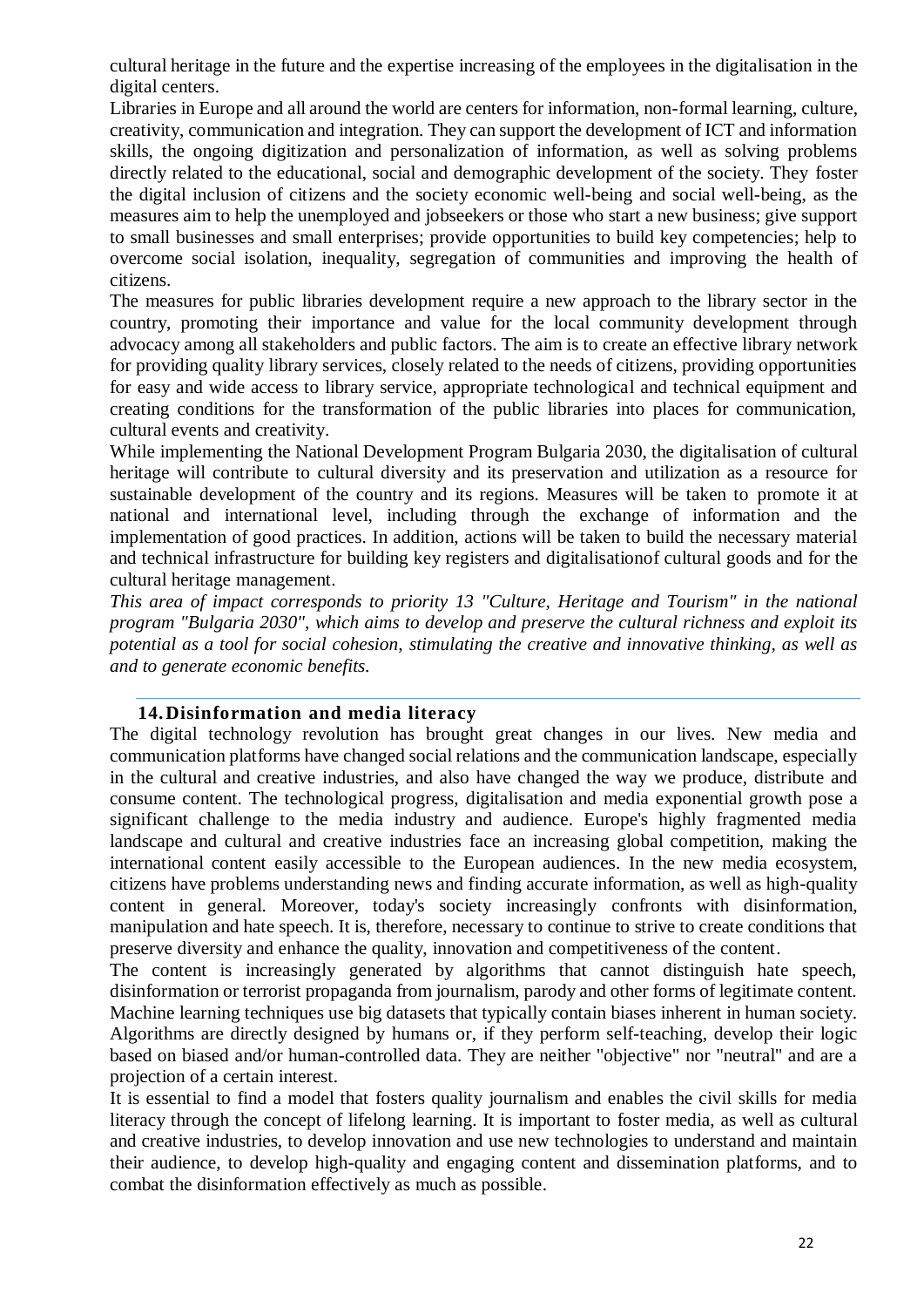Today's digital ERA presupposes the acquisition of a great volume of individual and social knowledge and skills that will enable citizens to access, understand and use the modern media and new technologies. All of these skills represent media literacy, including the ability to critically evaluate and understand the media industry and its content. The constant development of new media and communication technologies increases the demand for new approaches to media education. We should strive to develop new models of lifelong learning in media literacy in order to provide people of all ages with the skills needed to understand and work within the very complex mediacommunication landscape. These skills are important for the democratic societies' sustainability and for strengthening the democratic participation.

The disinformation should be considered in a broader context, in the interconnectedness of economic, technological, political and ideological reasons. It is necessary to increase the resilience and counteraction to the hybrid threats and a comprehensive approach.

The lack of responsibility in the online environment, fact-checking procedures and selection of information, which are often overlooked, proves to be a favorable environment for the dissemination of disinformation.

Therefore, strengthening professional journalism, providing citizens with access to high-quality and diverse information sources and building public confidence are crucial for democracy protection.

Technology companies and digital platformsshould include ethical standards and a commitment to the core social values in all content and communication. It is important for citizens to understand the logic behind algorithms and artificial intelligence. Strengthening media literacy skills and combating disinformation requires a systematic, coordinated and common approach at national and European level, as well as cross-sectoral cooperation between different stakeholders. The new media environment requires a fundamental change in policies for communication, education, regulation and new practices.

*The Bulgaria 2030 Development Program provides key guidelines in its "Education and Skills" priorities, as well as "Digital Connectivity". Efforts will be made, on the one hand, to implement a clear, comprehensive and broad set of actions to tackle the spread and impact of online disinformation and to ensure established democratic values, and, on the other hand, to increase the level of the necessary digital skills and media literacy of the population at all ages.*

## **15.Territorial development**

<span id="page-22-0"></span>Successful territorial development is based on clear mechanisms focused on interventions, which will allow the local potential to be used in the best way, as well as to address local problems and challenges through an integrated approach. The realization of these integrated territorial investments, as well as the implementation of the local development carried out by the community, will allow the respective synergy effects to be achieved.

Taking advantage of information technologies and innovation, modern settlements have the opportunity to optimize their governance, become more efficient and improve many aspects of their development.

As the urban population grows, so does the demand for services, which leads to an increased pressure on natural resources, ecosystems and environment. This demand puts a strain on the energy system, water supply and sewerage systems, municipal waste management, urban transport systems and all other services that would be essential for the city's prosperity and sustainability. In this aspect, applyinginnovative technologies and digitalisation can contribute to the regions' integrated development, achieving sustainable urban development of the most important urban municipalities in respect of the development of a balanced polycentric model by creating competitive urban centers offering attractive opportunities for investment, employment, education, recreation, life career.

The "Smart" settlements use their strengths and unique assets to meet the specific needs of urban development such as the digital transition, sustainable urban mobility, smart grids, energy efficiency, climate adaptation etc. All these elements come together in an integrated approach as a part of a smart development plan and contribute to reducing the climate change and making the area sustainable, socially inclusive and green.

Investments will be aimed at improving and developing sustainable urban mobility, digital and safe transport connectivity, as well as health and social services, education, vocational training, culture,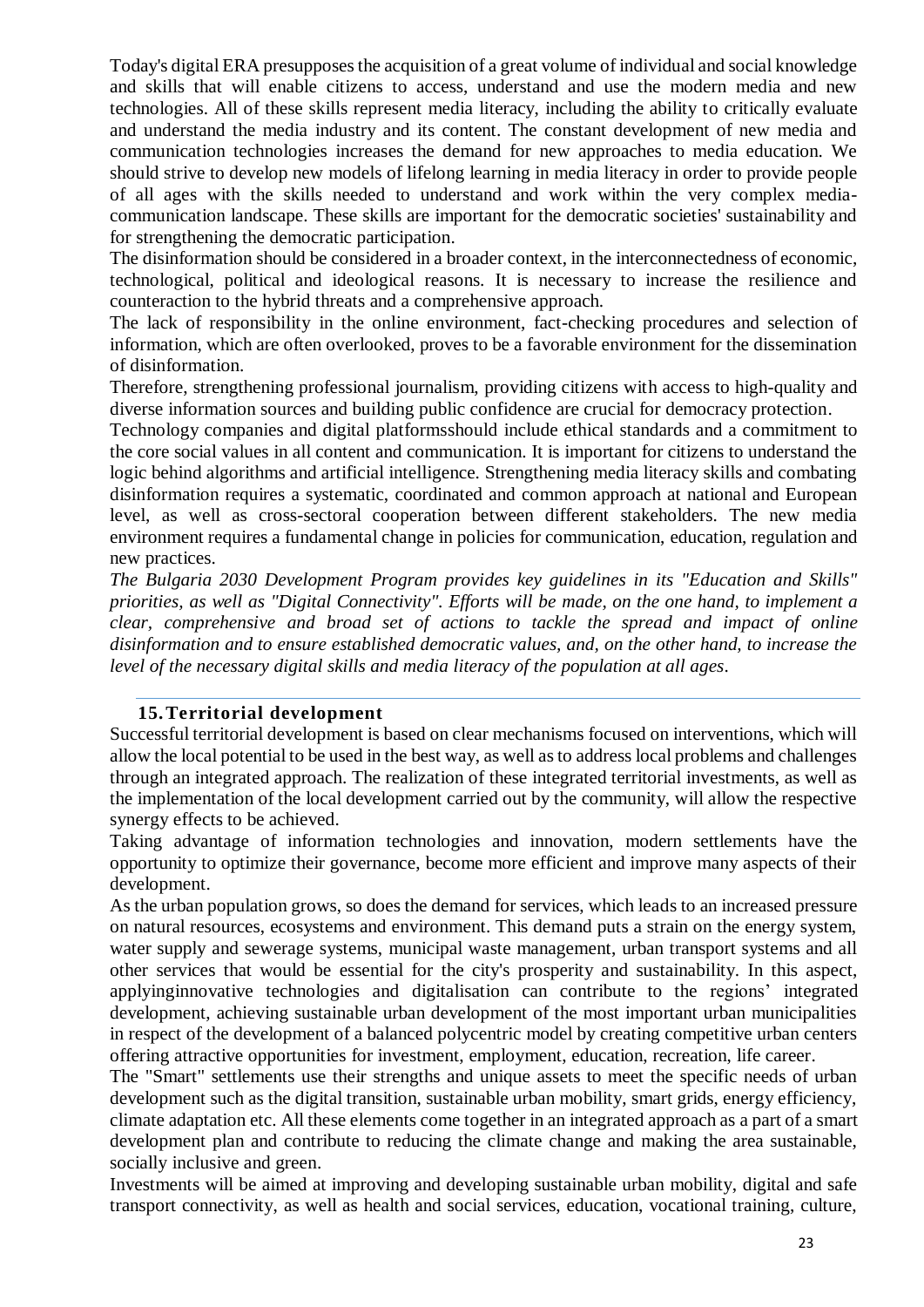sports and tourism, circular economy, energy efficiency, access to adequate housing, access to quality public services, measures to improve the quality of the environment (including green infrastructure), measures to foster economic activity (including investment in industrial zones or other infrastructure for the development of economic activities and support for SMEs' innovation and development).

A specific focus is put on building and/or rehabilitation of technical infrastructure in locations that still fail to offer the population quality living conditions. Measures and activities will be financed related to urban and suburban transport on the territory of municipalities, namely the connections between settlements, including modal points, innovative security systems and intelligent traffic management. The implementation and use of environmentally friendly modesof transport will be fostered, including rolling stock.

In order to maximize the digital technologies effect in terms of spatial and administrative planning, conditions will be created for using the potential of the investment process. In this regard, the building and implementation of public registers in the field of spatial planning, investment design and construction, cross-border e-services, including implementation of e-servicesavailable to citizens of other Member States, will be launched. In order to maximize the potential of the data created by the administrations, as well as the high value-added data generated by the private sector, a public webbased information system will be built, guaranteeing access to investment projects, development plans, their amendments, issued construction permits, etc.

In accordance with the European Green Deal, the construction sector is identified as the main resource-intensive sector and in this connection, steps are taken for its digitalisation. In order to ensure energy efficiency and sustainable use of resources, a single market for specific products, effective certification, etc. is being created. The sustainable construction plays a key role in improving the environment and climate impact, resource and energy efficiency, reducing and managing construction waste, more efficient use of resources and the transition to a circular economy.

The digitalisation of the construction sector should ensure the application of the principles of circular economy, sustainable construction, energy efficiency, reduction of carbon emissions. It will contribute to the energy system balance through faster deployment of renewable energy sources and smart grids for managing energy consumption in buildings and facilities, to reduce greenhouse gases and is an important factor in achieving the objectives of the European Green Deal, including the increase of the energy efficiency in manufacturing construction products, improving the information on product characteristics by introducing electronic passports for products and buildings.

The digitalisation of the construction sector should cover the entire construction works life cycle: design, f digital databases building on the characteristics of construction products, construction sites 3D models, electronic passports of buildings and facilities and their respective databases, management of constructions' operating costs, their repairs, renovations and demolition.

This will optimize the design process, reduce the cost of construction products, increase the attractiveness and competitiveness of the sector and create conditions for attracting foreign investment. It will increase the public administration efficiency and the quality of public services in the field of construction.

Legislative changes are needed to implement the obligation in all new buildings or in the renovation of existing, including constructional activities, communication pipes to built with the possibility of buildings' subsequent connection to the relevant digital infrastructure such as cables/modernization of broadband networks, central heating and/or cooling, electrical mobility installations at a later stage and other solutions for smart building management. This would create an opportunity to form smart settlements and build communication and digital infrastructure with the ability to be managed smartly.

Another key sector which is essential for environmental protection and the efficient use of natural resources is the water supply sector. Cross-sectoral cooperation initiatives will be fostered; creating a favorable environment for the implementation of innovative projects by an active increase of the water sector importance and the effective control in it. Efforts will be focused on creating a unified information system that allows tracking and ensuring the efficient operation of the facilities, water losses reducing and consumer awareness raising.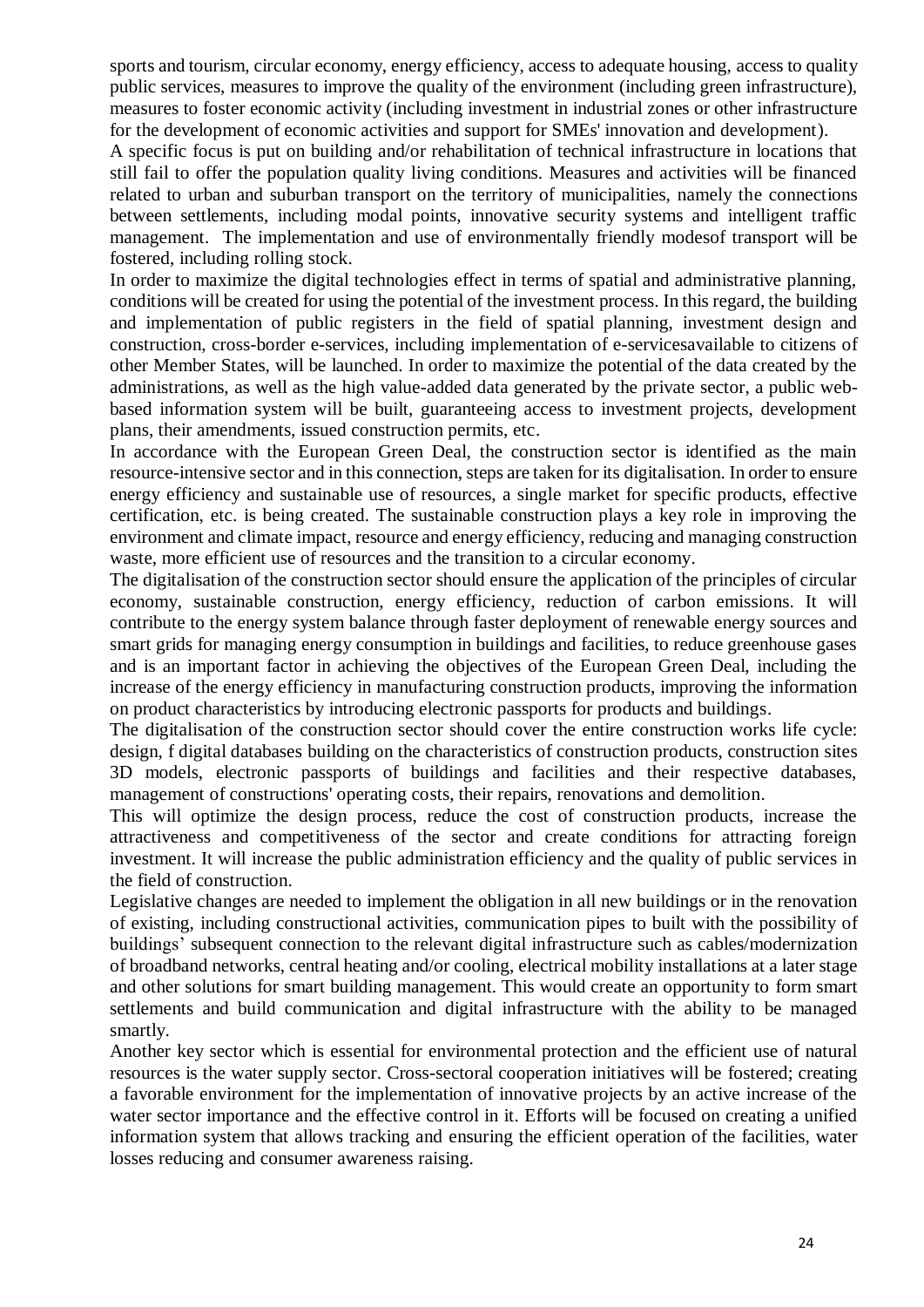*This area of impact corresponds to priority 9 "Local Development" in the national program "Bulgaria 2030" and contributes to addressing some aspects of Goal 11 " Make cities and human settlements inclusive, safe, resilient and sustainable" and others from the UN Sustainable Development Goals.*

#### **16.Digital governance**

<span id="page-24-0"></span>The digital governance is an integral part of the digital transformation and is the main factor for making electronically technological means for interaction between citizens and businesses on the one hand and the state administration on the other hand.

There are several major challenges to the digital governance that require the efforts of all stakeholders. The main role here will be played by state institutions, including municipalities, which should develop their open data capacity by taking measures to build the European digital single market and its four elements - investments in greater and better connectivity; strengthening the EU's industrial and technological presence, i.e. its technological sovereignty; investments in recovery, made in digital capacities, facilities, technologies - 5G / 6G, artificial intelligence, quantum technologies, etc.; a real data economy and the origination of data spaces. The data and their transformation into main society capital are of a key importance. There is a need to move from fragmented, unstructured and nonstandardized data to data processed according to pre-developed interoperable models, as for each dataset used for administrative services, there is a pre-developed model of their structure, enrolled in the interoperability registers. This will ensure the transition from basic data formats used for visualization and human perception to such that are interoperable between systems. The standardization will provide the opportunity for establishment of sets oflinked data, the access and processing of which will drastically reduce the need of traditional authentication of facts and circumstances for individuals, including for the purposes of authentication, proof of certain rights, etc. The key role is that of the public administration transformation data and the use of intelligent technological solutions for the administrative management purposes .

The development and enfocement of standardized models use of interaction between participants in digital governance is the next challenge. The models determine both the rights and obligations between the participants from the different target groups, and the accompanying technological and functional resources necessary for the functioning of the models. The models standardize key processes for digital governance, and such are the models for centralized ordering, payment and provisioning of services, the model of debts payment, the model for electronic authentication. It is of a particular importance to provide the opportunity to use cross-border electronic services, incl. the implementation of services by Bulgarian institutions that can also be used by citizens of other Member States by default. The owners of a process and those who are responsible for its development and provision with the required quality are to be determined. Such are the processes of authentication and identification, requesting and paying debts, requesting an electronic service, access to data and electronic verification of facts and circumstances enrolled in registers. The models and their applying isolate the participants from the different target groups to inherent necessary and predetermined interfaces for interaction. The models ensure provision and implementation of the defined processes, regardless of the individual participants' degree of technological security.

The digital transformation of the public sector is conducive to the development of cross-border eservices, which citizens and businesses need when traveling, working, studying or doing business within EU. In accordance with Regulation (EU) 2018/1724 of the European Parliament andthe Council from October 2, 2018, establishing a single digital platform for access to information, procedures and services for assistance and problem solving and for amendment of Regulation (EU) No 1024/2012, by 2023 EU Member States should ensure that 21 key administrative procedures are to be provided entirely online for both consumers in their own countries and for cross-border consumers, applying the principle of "only once". This means the Bulgarian institutions to implement e-services that can be used by citizens of other Member States by default.

The opening of public sector data for re-use in a machine-readable format is another key factor contributing to the development of the economy and society. The open data have a huge potential for creating innovative services and value-added products for citizens and businesses. Increasing the number and quality of datasets published on the Open data portal, as well as developing the capacity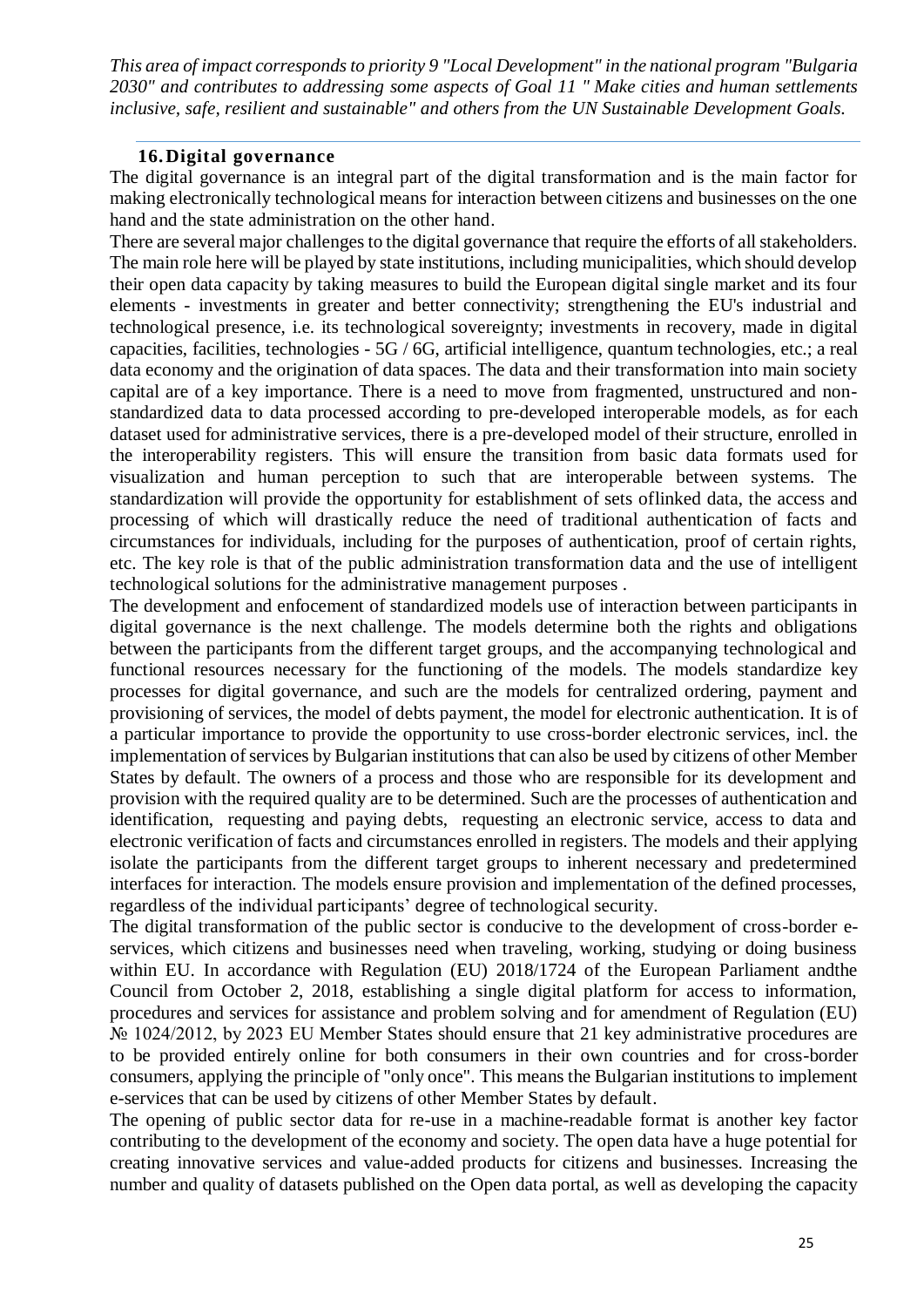of public authorities to create and publish data in an open machine-readable format, is essential for achieving a digital society and developing innovation.

The innovative technologies and digitalisation are a key approach in creating a system for the elaboration of personal documents with a built-in electronic identifier as a proof of identity, as well as the ability to use a smartphone or other device for storing electronic identity certificates for achieving a higher degree of convenience compared to the ID card. Applying the European legislation requirements on electronic identification, the main goal is to remove existing barriers to the crossborder use of electronic identification means used in the particular EU Member States to authenticate at least when public services. Solving the problems with the individuals e-identification is a priority task in the implementation of the envisaged measures related to the increase in citizens' use of electronic services. The use of the identity document as a means of electronic identification will create preconditions for the rapid development of digital technologies, for the elaboration of a large number of administrative and social services. It will change the way citizens think as consumers and will stimulate their desire to improve their knowledge and skills. At the same time, the Regulations on the implementation of the Electronic Identification Act obliges the electronic identification centers to allow identification using a mobile device for reading electronic media, in order to achieve a higher degree of convenience for users.

*The activities in this area of impact will contribute to the achievement of the goals of priority 10 "Institutional Framework" in the National Program "Bulgaria 2030" and contribute to addressing Goal 16 "Promote peaceful and inclusive societies for sustainable development, provide access to justice for all and build effective, accountable and inclusive institutions at all levels" from the UN Sustainable Development Goals.*

#### **17.Security and participation of citizens in the democratic process**

<span id="page-25-0"></span>The main government goal concerning the digital transformation of the services and processes of the state administration for the period up to 2030 is to increase the efficiency of the state administration, effectively deal with the main social challenges and increase the security of the citizens. The digital transformation, as a process of integration of digital technologies, is a prerequisite for a complete transformation of the processes and models of functioning of the systems for protection of the population, state's critical infrastructure objects, systems for prevention of domestic crime, systems for monitoring the residences of a large group of people, road safety systems. As a rule, the digitalisation of the processes and models for protection of the population is a longterm process, based on the established basal information and communication infrastructure, and continuity in respect of the priorities. The building of a national wireless communication network for mobile devices and data terminals / TETRA of MoI/ is important for the responding units, taking care of the citizens' security. The government's efforts will focus on increasing the capacity and speed of the network by building a unified broadband communication system for population protection and disaster response. The effect of the upgrade will be increased capacity of data transmission over secure channels and a released frequency resource that will be provided by the regulatory body to other users.

The digital technologies play an important role in building and developing a national early warning system in the event of danger or disaster. The efforts of the institutions responsible for the protection of the population will be focused on the use of digital technologies for the development and modernization of the early warning system, as well as on the renewal of the information and communication infrastructure for the use of GPS data, 4G and TETRA mobile networks.

Increasing the population level of security in urban areas and improving the processes of crime prevention requires the building of a high-tech environment related to the processes of digitalisationand data processing from various sources. In addition to the safety of people, law enforcement agencies should ensure the safety of public and private buildings and road safety. In the next ten years, efforts will be focused on installing video surveillance systems based on new technologies to obtain color and clear picture even in complete darkness. The digital data from the cameras, together with the data entered in the geographic information systems will be the main information source for crime prevention and road safety.

In order to update the data, expand their scope and resilience of the systems, it is necessary to focus efforts on the development of geographic information systems, expanding the scope of the processed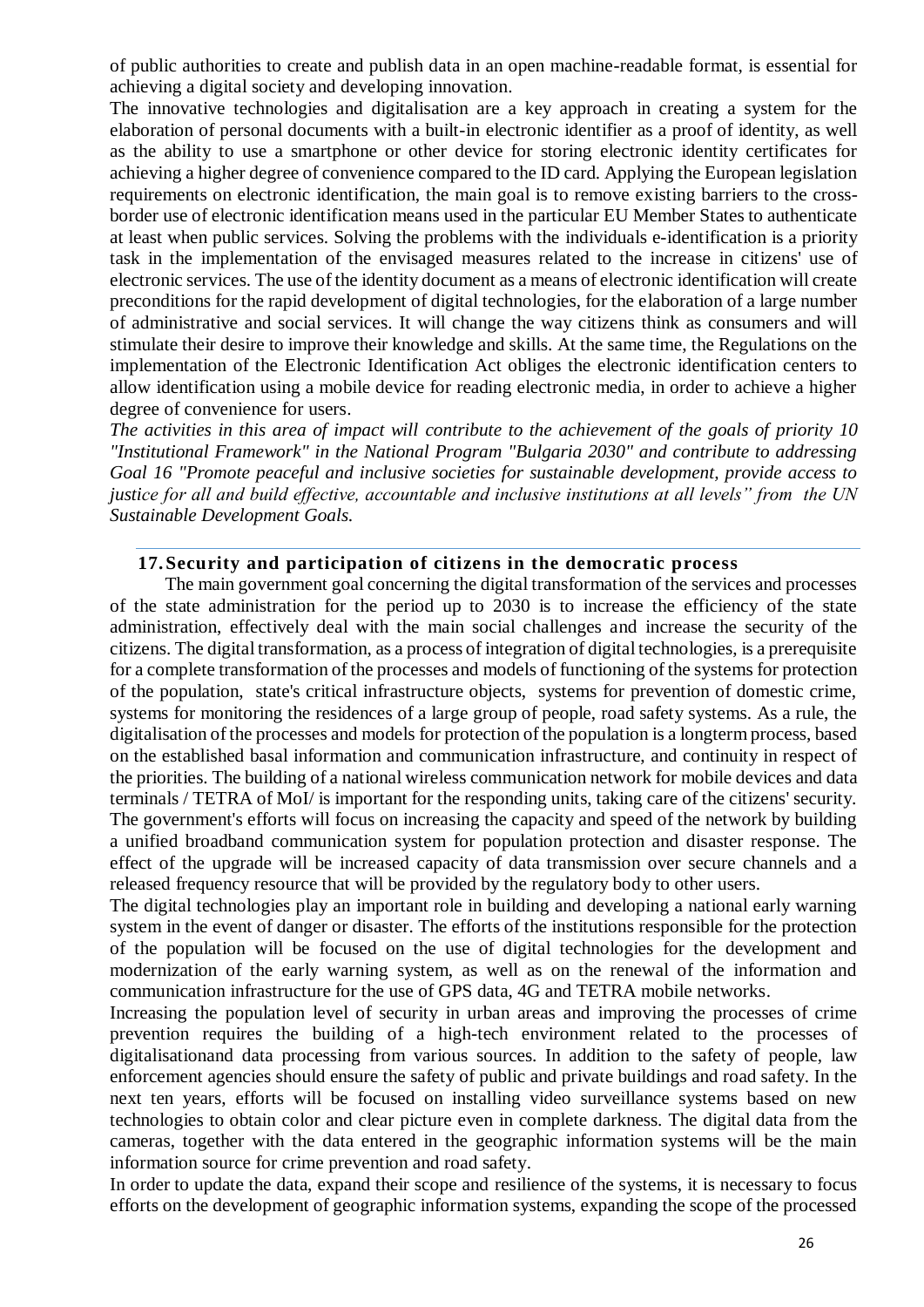and stored information, creating and maintaining data which to be interoperable with the other EU Member States. In this regard, the geographic information systems and the digitalisationof data from independent sources of information obtained from remote sources for high-resolution monitoring are of a great importance. The use of innovative technologies for digitalisation, data processing and exchange, including from satellite systems, as well as the implementation of standards on data exchange between stakeholders at national level, is crucial to increase the disaster risk management effectiveness, through prevention, preparedness, response and recovery measures.

The effectiveness of ensuring citizens' security and the infrastructure is directly dependent on the huge amount of information structured in extremely big datasets that can be analyzed, modeled, and can allow detection of trends and associations, especially those related to human behavior. It is crucial to build a Coordination Center, which will process the large volumes of data received from both independent sources and specialized information systems, set up by government agencies in the implementation of relevant laws. The aim is while using optimal financial resources, highly qualified staff and innovative technologies to achieve efficiency in ensuring the protection of the population, interoperability of information, realization of cross-border connections with EU Member States and establishment of a fast and reliable connection with the Point of Single Contact for providing easily accessible services to the administration and citizens at national and European level.

The citizens' participation in the democratic process includes a wide range of opportunities and practices, which can be divided into two groups: those related to direct democracy - referendums, civil initiatives and general meetings of the population, in which decisions are voted; and the ones related to participatory democracy - public consultations and discussions with citizens on important issues, as the final decision always belongs to the institutions.

Bulgarian citizens should have the opportunity to freely express their political will, incl. by exercising their political and civil rights. Elections and referendums are just such an instrument of democracy. They have a pivotal role in the public impact on the political process.

Digital technologies play a significant role in exercising citizens' rights in the democratic process. The electronic remote voting, as well as the possibility of holding national and local electronic referendums, are a modern form of ensuring the democratic right to vote. Electronic voting will provide Bulgarian citizens who have been living abroad for a long time (according to the Ministry of Foreign Affairs they number about 2 million people), with easy access to participation in elections and referendums. Electronic voting will also attract young people from the so-called generation of information-technology era to participate in elections and referendums. Another effect of e-voting will be greater voter turnout, due to the convenience that will be provided to the above-mentioned groups of the population to participate in voting and will reduce the costs of organizing elections, which will facilitate and simplify the election process and the processing of results.

The participation of citizens in the democratic process at local level is guaranteed by their right to access clear and complete information on various issues affecting their lives, as well as by their right to participate in key decisions relevant to the future. In this regard, the civil associations and groups play a particularly important role as key partners both in developing a culture of participation and improving the process of democratic participation.

Public debates need to be intensified and improved, enabling citizens to participate directly in the decision-making process by making policy proposals on municipal budget issues and regulations. It is also necessary to introduce opportunities for conducting electronic consultations by collective bodies of the local and central government.

Digitalisation is at the heart of future development for both the economy and politics and the whole public life.

*This area of impact corresponds to priority 9 "Local Development" and priority 8 "Digital Connectivity" in the National Program "Bulgaria 2030". The actions envisaged will contribute to the implementation of the various aspects of Goal 11 "Make cities and human settlements inclusive, safe, resilient and sustainable" and Goal 9 "Build resilient infrastructure, promote inclusive and sustainable industrialization and foster innovation" from UN Sustainable Development Goals.*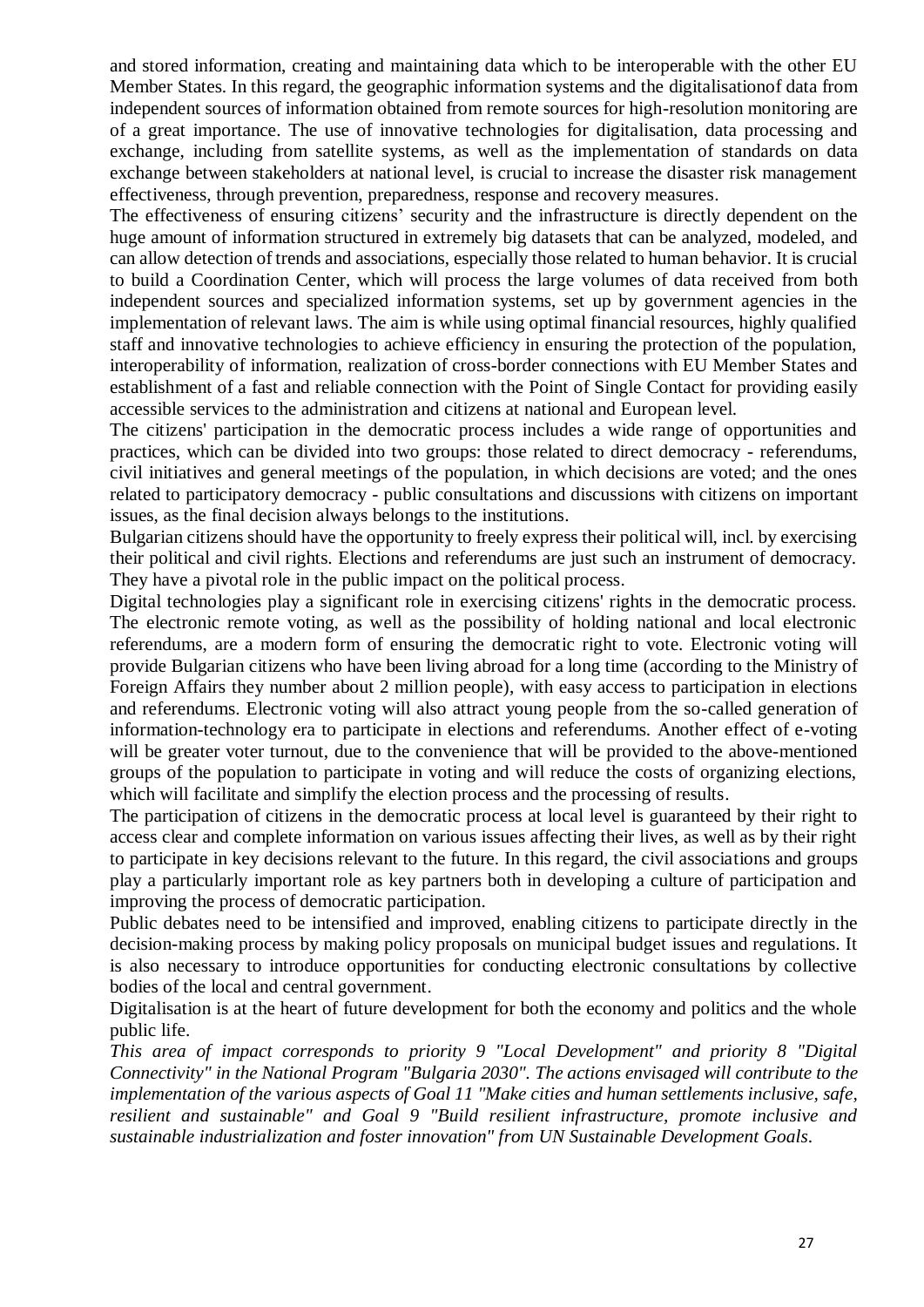## <span id="page-27-0"></span>**CONCLUSION**

The digital transformation affects all aspects of the economy, society and government. Its success and full opportunities utilization depend on the existence of a comprehensive state approach in the making, implementation and monitoring of the policy in this area. The coordination of efforts between state institutions at all levels of government, as well as the active involvement of all key stakeholders, including the business community, trade unions, civil society and the technical Internet community, in this process, is crucial.

The sectoral and horizontal policies affected by the digital transformation and the relevant strategic documents concerning their implementation should be linked, updated where necessary and closely coordinated in order to ensure their mutual assistance and maximum synergy. This document offers an effective policy framework for the development of the digital transformation in Bulgaria.

During the COVID-19 pandemic, digital technologies proved to be a global solution to support vital sectors of the economy, the proper functioning of public services, trade and the health and education systems. The pandemic has forced governments and societies to rediscover existing digitalisation policies and tools to respond to the crisis. The implementation of innovative digital technologies needs to be accelerated in long term, and investment in these areas can greatly support the future sustainability of the economy, the health system and public services. All these innovative technologies are an integral part of this document.

The virus crisis has changed us and served as a catalyst for innovation. The pace of digitalisation has been accelerated, bringing indisputable benefits to a significant share of the economic and social sectors during this unprecedented period. We should make these benefits permanent by accelerating the digital transformation of business, state government and public services.

#### Enclosure

## <span id="page-27-1"></span>SECTORAL REFERENCE DOCUMENTS BY AREAS OF IMPACT

## **DIGITAL INFRASTRUCTURE**

- Law on Electronic Communications Networks and Physical Infrastructure *(https://www.mtitc.government.bg/sites/default/files/zesmfi\_dv\_br2109032018.pdf)*
- [Ordinance on the data formats, terms and procedure for granting access to information in](https://www.mtitc.government.bg/bg/category/166/naredba-za-formatite-na-dannite-i-za-usloviyata-i-reda-za-predostavyane-na-dostup-do-informaciyata-v-edinnata-informacionna-tochka)  [the Single Information Point](https://www.mtitc.government.bg/bg/category/166/naredba-za-formatite-na-dannite-i-za-usloviyata-i-reda-za-predostavyane-na-dostup-do-informaciyata-v-edinnata-informacionna-tochka)

*(https://www.mtitc.government.bg/sites/default/files/naredba\_formati.pdf)*

 Infrastructure for Next Generation Access (NGA) *(https://www.mtitc.government.bg/upload/docs/Bulgarian\_Plan\_for\_NGA\_\_2013\_Final. pdf)*

Electronic Communications Act *(https://www.lex.bg/laws/ldoc/2135553187)*

## **CYBER SECURITY**

- $\triangle$  [Cyber security law](https://e-gov.bg/wps/wcm/connect/e-gov.bg-18083/b9be6269-8dcd-4f5a-9dd8-f8b51d369741/%D0%97%D0%9A%D0%A1.pdf?MOD=AJPERES&CONVERT_TO=url&CACHEID=ROOTWORKSPACE.Z18_HQ8A1O82KGVI60QM8J24B12037-b9be6269-8dcd-4f5a-9dd8-f8b51d369741-n0KZnm5)
	- *(https://dv.parliament.bg/DVWeb/showMaterialDV.jsp?idMat=131638)*
- National Cyber Security Strategy "Cyber Sustainable Bulgaria 2020" *(http://www.strategy.bg/StrategicDocuments/View.aspx?lang=bg-BG&Id=1120)*

## **RESEARCH AND INNOVATION (ICT)**

- [National Strategy for Research Development in the Republic of Bulgaria 2017 -](https://dv.parliament.bg/DVWeb/showMaterialDV.jsp?idMat=115144) 2030 *(http://www.strategy.bg/StrategicDocuments/View.aspx?lang=bg-BG&Id=1231)*
- National Roadmap for Scientific Infrastructure (2017-2023) *(https://ec.europa.eu/research/infrastructures/pdf/roadmaps/bulgaria\_national\_roadmap \_2017\_bg.pdf)*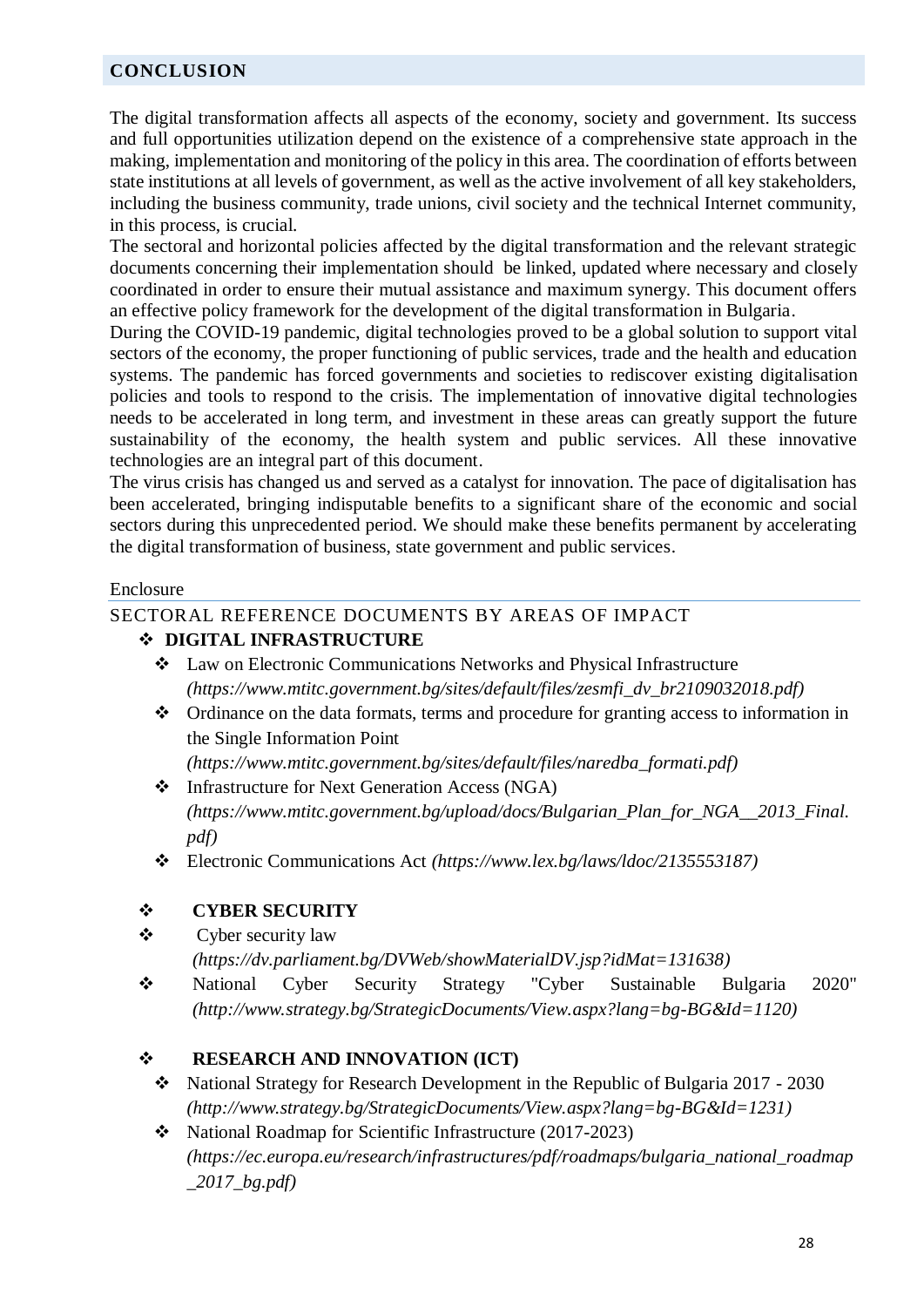[Framework Program for Research and Innovation "Horizon 2020"](http://horizon2020.mon.bg/) *(http://horizon2020.mon.bg/)*

## $\div$  **EDUCATION AND TRAINING**

- [Strategy for effective implementation](http://mon.bg/bg/143) of information and communication [technologies in education and science of the Republic of Bulgaria \(2014-2020\)](http://mon.bg/bg/143) (https://www.mon.bg/bg/143)
- Implementation plan on the Strategy for effective implementation of ICT in education and science (2014-2020) *(https://www.mon.bg/bg/143)*

# **ADAPTATION OF THE LABOR MARKET - EDUCATION, TRAINING AND SOCIAL PROTECTION**

 [National Employment Action Plan \(NEAP\) being adopted annually by the government](https://www.mlsp.government.bg/index.php?section=CONTENT&I=249) *[\(https://www.az.government.bg/pages/planove-i-programi/\)](https://www.az.government.bg/pages/planove-i-programi/)*

## **DIGITAL ECONOMY**

- [Innovation Strategy for Smart Specialization of the Republic of Bulgaria 2014-2020](https://www.mi.government.bg/files/useruploads/files/innovations/ris3_18.12.2018_bulgarian.pdf) *(https://www.mi.government.bg/bg/themes/inovacionna-strategiya-za-inteligentnaspecializaciya-na-republika-balgariya-2014-2020-g-1806-287.html)*
- [National Strategy for Small and Medium-sized Enterprises 2014-2020](file:///C:/Users/tchernaeva/AppData/Local/Microsoft/Windows/INetCache/AppData/Local/Microsoft/Windows/DPesheva/Documents/My%20Documents/AI/обществено%20обсъждане%20мейли/Националната%20стратегия%20за%20насърчаване%20на%20МСП%202014-2020%20г.%20(https:/www.mi.government.bg/bg/themes/nacionalna-strategiya-za-nasarchavane-na-msp-v-balgariya-2014-2020-small-business-act-11-285.html)) *[\(https://www.mi.government.bg/bg/themes/nacionalna-strategiya-za-nasarchavane-na](file:///C:/Users/tchernaeva/AppData/Local/Microsoft/Windows/INetCache/AppData/Local/Microsoft/Windows/DPesheva/Documents/My%20Documents/AI/обществено%20обсъждане%20мейли/Националната%20стратегия%20за%20насърчаване%20на%20МСП%202014-2020%20г.%20(https:/www.mi.government.bg/bg/themes/nacionalna-strategiya-za-nasarchavane-na-msp-v-balgariya-2014-2020-small-business-act-11-285.html))[msp-v-balgariya-2014-2020-small-business-act-11-285.html\)](file:///C:/Users/tchernaeva/AppData/Local/Microsoft/Windows/INetCache/AppData/Local/Microsoft/Windows/DPesheva/Documents/My%20Documents/AI/обществено%20обсъждане%20мейли/Националната%20стратегия%20за%20насърчаване%20на%20МСП%202014-2020%20г.%20(https:/www.mi.government.bg/bg/themes/nacionalna-strategiya-za-nasarchavane-na-msp-v-balgariya-2014-2020-small-business-act-11-285.html))*
- Draft National Strategy for Small and Medium Enterprises (SMEs) in Bulgaria for the period 2021 - 2027
- $\bullet$  Digital transformation concept of the Bulgarian industry (Industry 4.0) *(https://www.mi.government.bg/bg/themes/koncepciya-za-cifrova-transformaciya-nabalgarskata-industriya-industriya-4-0-1862-468.html)*

# **AGRICULTURE**

 [Strategy for Digitalisation of Agriculture and Rural Areas of the Republic of Bulgaria](file:///C:/Users/tchernaeva/AppData/Local/Microsoft/Windows/INetCache/AppData/Local/Microsoft/Windows/INetCache/Content.Outlook/AppData/Roaming/Microsoft/Word/Strategy%20for%20Digitalisation%20of%20Agriculture%20and%20Rural%20Areas%20of%20the%20Republic%20of%20Bulgaria) *(https://www.mzh.government.bg/bg/politiki-i-programi/politiki-i-strategii/strategiya-zacifrovizaciya-na-zemedelieto-i-selskite-rajoni-na-/)*

# **TRANSPORТ**

- [Integrated transport strategy till 2030.](https://www.mtitc.government.bg/bg/category/42/integrirana-transportna-strategiya-v-perioda-do-2030-g) *(https://www.mtitc.government.bg/bg/category/42/integrirana-transportnastrategiya-v-perioda-do-2030-g)*
- National Development Program: Bulgaria 2020 Priority 8 of the Program is focused on "Improving the transport connectivity and access to markets" *(https://vomr.bg/национална-програма-за-развитиебълг/?gclid=EAIaIQobChMIyIT48pyV6gIViYSyCh2jsQAwEAAYASAAEgLK7f D\_BwE)*
- National Development Program: Bulgaria 2030 Priority № 7 "Transport Connectivity" *(https://www.minfin.bg/bg/1394)*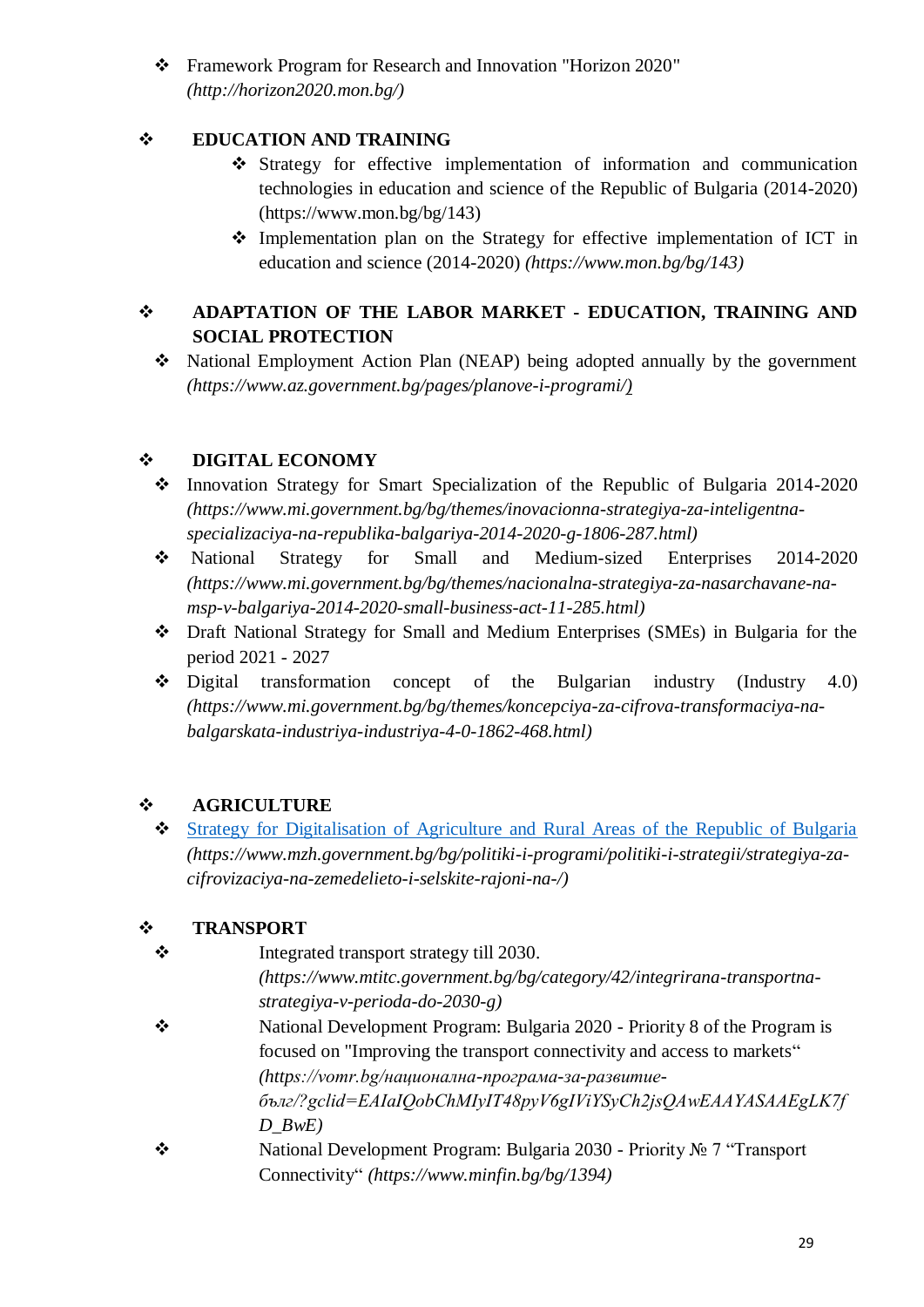- [Operational Program "Transport and Transport Infrastructure" 2014 -2020.](http://www.optransport.bg/page.php?c=291&d=1762) *(https://www.eufunds.bg/bg/optti)*
- Strategy and national plan for implementation of the European Rail Traffic Management System (ERTMS) in the Republic of Bulgaria *(http://www.iaja.government.bg/IAJI/wwwFWRAEA.nsf/f8c6e36331ccea9d0025 728b005cd1fd/c2a94f609c9d2cffc22574b1003da5d4/\$FILE/NIP%20TSI%20C CS%202017%20final-s%20track.pdf)*
- Strategy for implementation of the technical specifications for interoperability for the conventional rail system of the Republic of Bulgaria 2013 - 2030. *(www.iaja.government.bg/IAJI/wwwFWRAEA.nsf/f8c6e36331ccea9d0025728b 005cd1fd/c2a94f609c9d2cffc22574b1003da5d4/\$FILE/NIP%20TSI%20OPE% 20final%2031.01.2018.pdf)*
- [National plan for implementation of the technical specifications for](http://www.iaja.government.bg/IAJI/wwwFWRAEA.nsf/f8c6e36331ccea9d0025728b005cd1fd/c2a94f609c9d2cffc22574b1003da5d4/$FILE/NIP%20TSI%20OPE%20final%2031.01.2018.pdf)  [interoperability concerning the subsystems "Control, management and signaling"](http://www.iaja.government.bg/IAJI/wwwFWRAEA.nsf/f8c6e36331ccea9d0025728b005cd1fd/c2a94f609c9d2cffc22574b1003da5d4/$FILE/NIP%20TSI%20OPE%20final%2031.01.2018.pdf)  of the railway system in EU *(http://www.iaja.government.bg/IAJI/wwwFWRAEA.nsf/subcontents.htm?Read Form&cat=FBB2A120749BACFF002573D3003FCD3C&subcat=BFEB7B538 D1C3870C22574B1003CE237)*
- [Strategy for development of the road infrastructure in the Republic of Bulgaria](http://www.strategy.bg/StrategicDocuments/View.aspx?lang=bg-BG&Id=1005)  2016 - [2022 and Medium-term operational program for implementation of the](http://www.strategy.bg/StrategicDocuments/View.aspx?lang=bg-BG&Id=1005)  [strategy](http://www.strategy.bg/StrategicDocuments/View.aspx?lang=bg-BG&Id=1005) *(http://www.strategy.bg/StrategicDocuments/View.aspx?lang=bg-BG&Id=1005)*

# **ENERGY**

- European Strategic Energy Technology Plan (SET-Plan) from November 22, 2007 *(https://eur-lex.europa.eu/legalcontent/BG/TXT/PDF/?uri=CELEX:52007DC0723&from=LT)*
- Integrated plan in the field of energy and climate of the Republic of Bulgaria 2021-2030 *(https://www.me.government.bg/bg/theme-news/integriran-plan-voblastta-na-energetikata-i-klimata-na-republika-balgariya-2021-2030-2823 m374-a0-1.html)*

# **ENVIRONMENT AND CLIMATE**

- [National Strategy for Adaptation to Climate Change and Action Plan till 2030.](file:///C:/Users/tchernaeva/AppData/Local/Microsoft/Windows/INetCache/AppData/Local/Microsoft/Windows/vdzhermanska/AppData/Local/Microsoft/Windows/INetCache/Content.Outlook/V1E4PZQ6/%09http:/www.strategy.bg/StrategicDocuments/View.aspx%3flang=bg-BG&Id=1294) *(https://www.moew.government.bg/bg/reshenie-eo-4-2019-g-za-nacionalnastrategiya-za-adaptaciya-kum-izmenenieto-na-klimata-i-plan-za-dejstvie-zaperioda-do-2030-g/)*
- National Development Program: Bulgaria 2030 *(https://www.minfin.bg/bg/1394)*

# **HEALTHCARE**

[National Health Strategy 2020](http://www.mh.government.bg/media/filer_public/2016/09/12/nzs_2020.pdf)

*(http://www.mh.government.bg/bg/politiki/strategii-i-kontseptsii/strategii/nacionalna-zdravnastrategiya-2020/)*

\* [Action plan for implementation of the National Health Strategy 2020](http://www.mh.government.bg/media/filer_public/2016/09/12/plan_za_deistvie-nzs_2020.pdf) *(http://www.mh.government.bg/bg/politiki/strategii-ikontseptsii/strategii/nacionalna-zdravna-strategiya-2020/)*